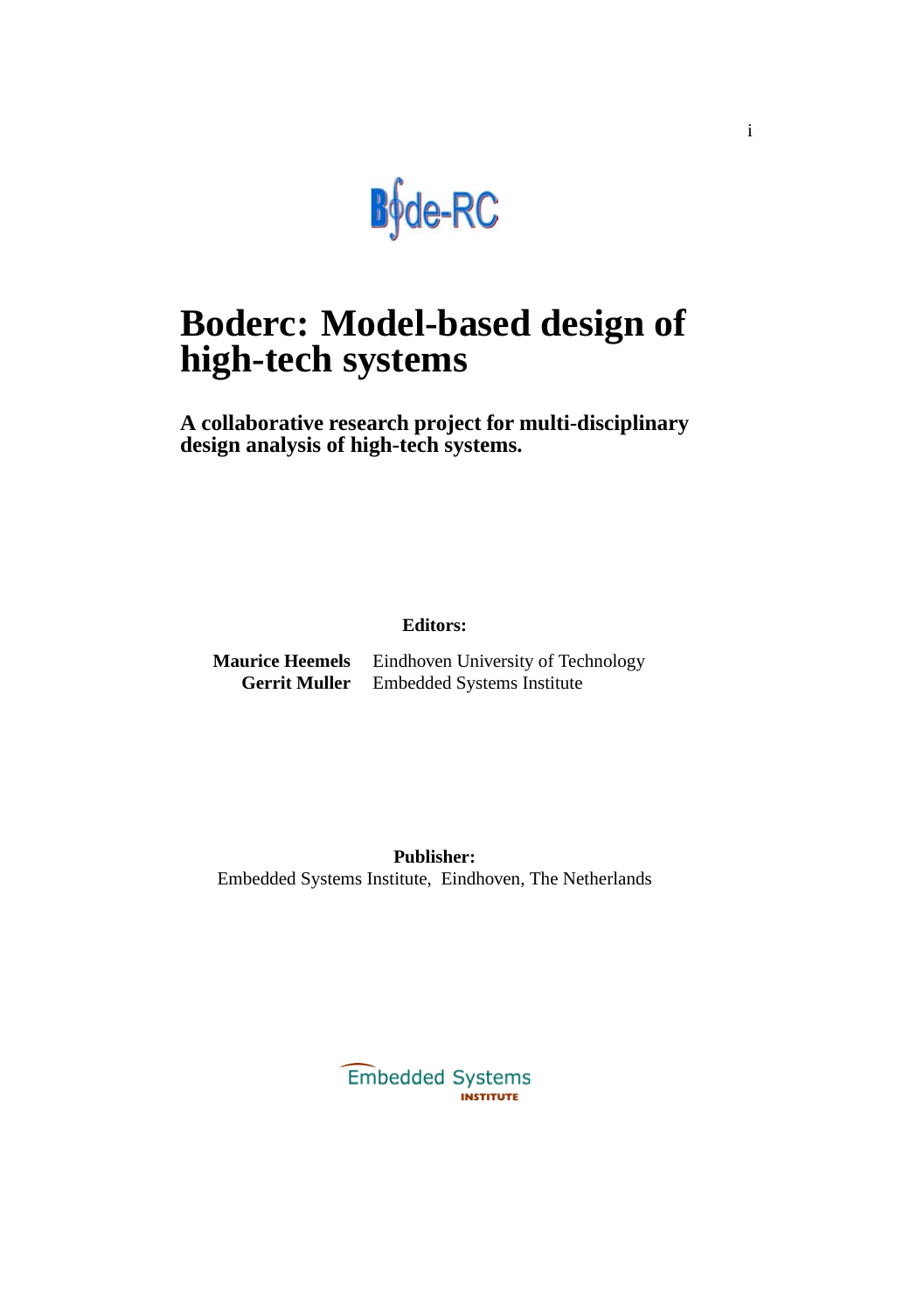#### **Publisher:**

Embedded Systems Institute TU/e Campus, Den Dolech 2 P.O. Box 513, 5600 MB Eindhoven Eindhoven, The Netherlands

#### **Keywords:**

system design; system engineering; high-tech systems; modeling; high-level method; performance; multi-disciplinary

ISBN-13: 978-90-78679-01-1 ISBN-10: 90-78679-01-8

 c Embedded Systems Institute, Eindhoven, The Netherlands 2006 All rights reserved. Nothing from this book may be reproduced or transmitted in any form or by any means (electronic, photocopying, recording or otherwise) without the prior written permission of the publisher.

The Boderc project has been executed under the responsibility of the Embedded Systems Institute, and is partially supported by the Netherlands Ministry of Economic Affairs under the Senter TS program.

ii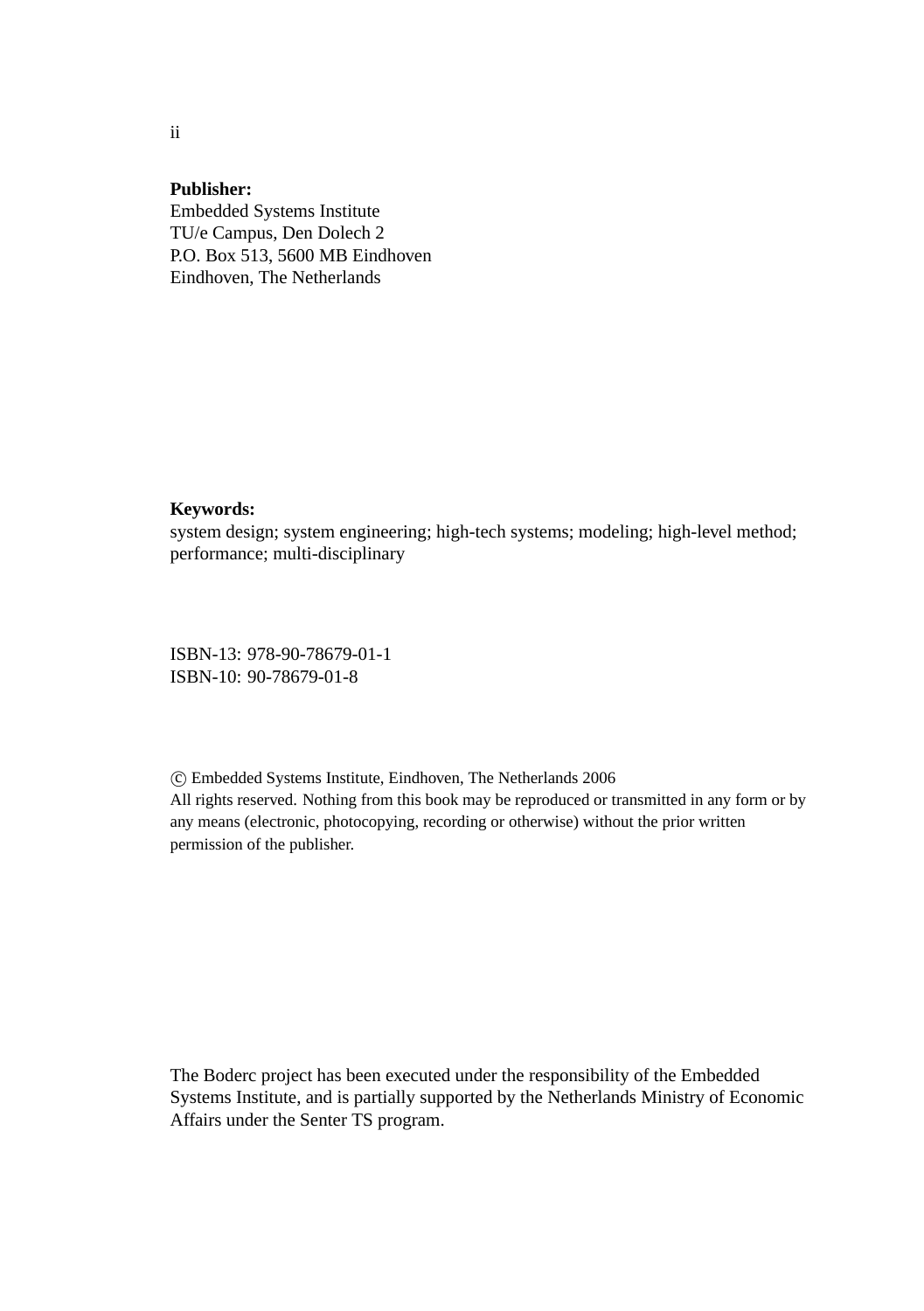# **Contents**

| 1            | <b>Introduction</b>                                             | $\mathbf{1}$ |
|--------------|-----------------------------------------------------------------|--------------|
| $\mathbf{2}$ | A design methodology for high-tech systems                      | 11           |
| 3            | The key driver method                                           | 27           |
| 4            | <b>Threads of reasoning</b>                                     | 43           |
| 5            | <b>Budget-based design</b>                                      | 59           |
| 6            | <b>Effective industrial modeling: The example of Happy Flow</b> | 77           |
| 7            | Heat modeling in copiers                                        | 89           |
| 8            | <b>Modeling of performance</b>                                  | 101          |
| 9            | Virtual printer modeling                                        | 115          |
|              | 10 Using stepper motors in printers                             | 129          |
|              | 11 Simulating the environment of embedded software              | 141          |
|              | 12 Evaluating embedded system architectures                     | 151          |
|              | 13 Model-driven design of real-time systems                     | 161          |
|              | 14 Time-varying delays in control                               | 171          |
|              | 15 Sheet feedback control in a printer paper path               | 183          |
|              | 16 Event-driven control                                         | 195          |
|              | 17 Design trajectory and controller-plant interaction           | 205          |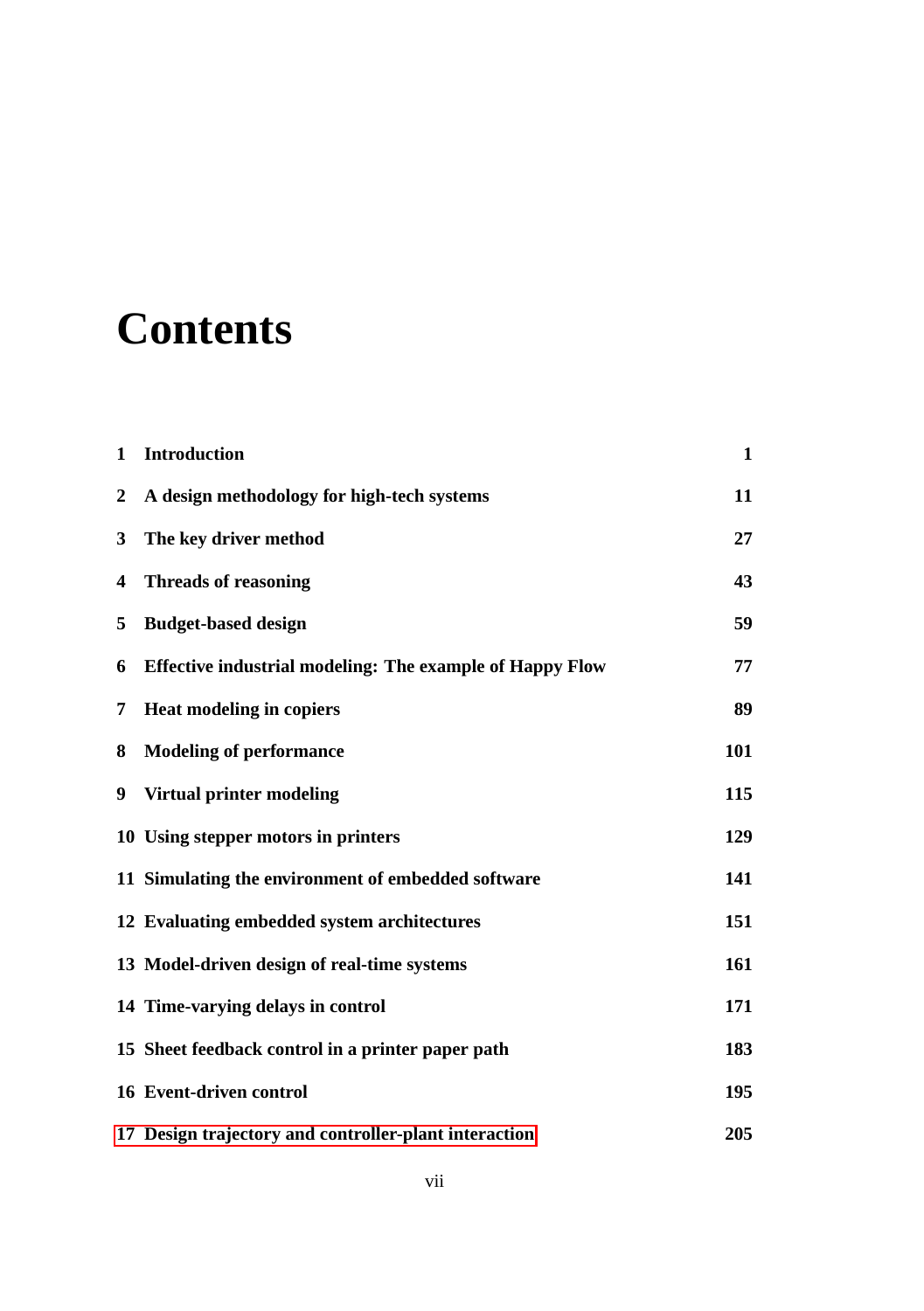#### viii CONTENTS

| 18 Impact, lessons learned and conclusions | 215 |
|--------------------------------------------|-----|
| A List of Boderc publications              | 227 |
| <b>B</b> List of authors                   | 233 |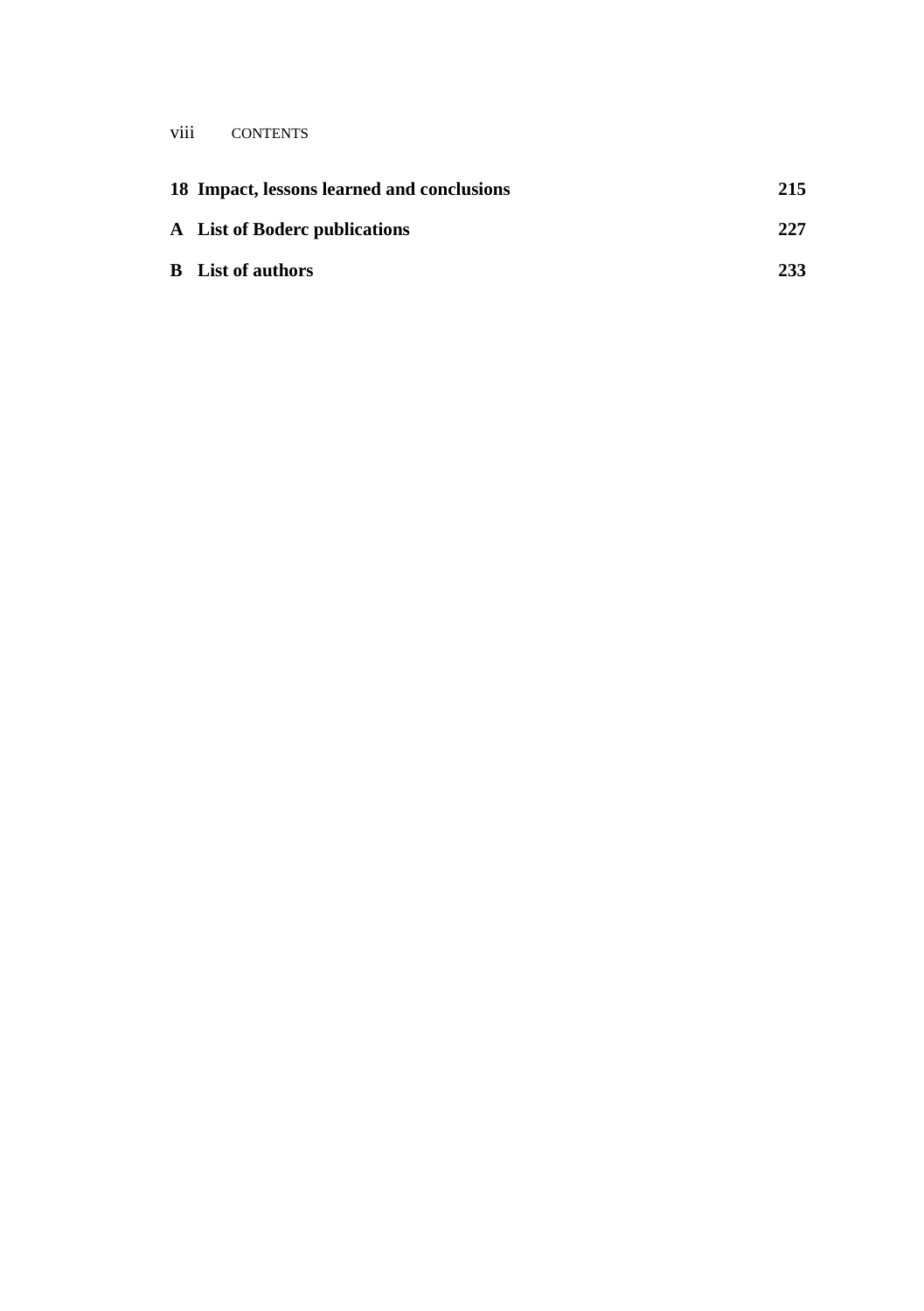# <span id="page-4-0"></span>**Chapter 17**

# **Design trajectory and controller-plant interaction**

**Authors:** P.M. Visser, J.F. Broenink and J. van Amerongen

### **17.1 Introduction**

In the design process of a system various simulations and experiments should be performed to study the behavior of the system, to analyse the system performance and to make design decisions. As virtually all high-tech systems are multi-disciplinary in nature the modeling and simulation methods must deal with interaction between the various disciplines to support the system design. It is important to bring the disciplines together in an early design stage in order to avoid severe problems at the system integration phase that cause delays and additional design effort (see the Boderc research hypothesis in Chapter 1).

In this chapter a system design trajectory is proposed that facilitates the design steps from initial models to final realization. The system (or part of the system) is considered to be composed of three components: the plant, the input/output (I/O) interface and the controller as depicted in Figure [17.1.](#page-4-1)



<span id="page-4-1"></span>Figure 17.1: System scope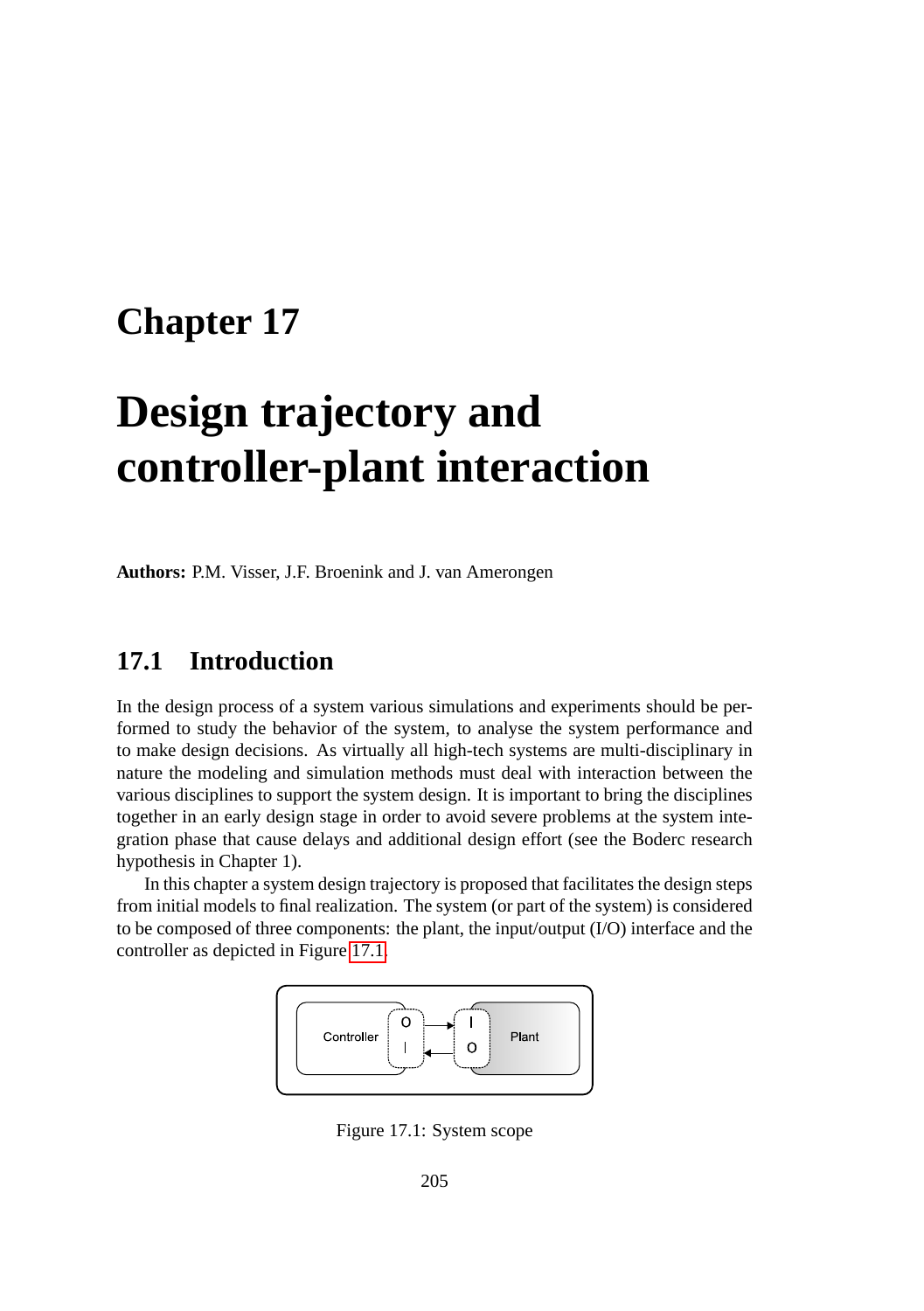The plant is a physical device that can be controlled via the input/output (I/O) interface. For example, the paper path or a single pinch of the paper path that is driven by a motor. For the controller we will only consider the feedback control part, which in most modern systems is realized in software and embedded in the complete software of the system. The reason to focus is on the feedback control instead of the complete software is that the feedback control dominates the requirements of the hardware and software architecture. The emphasis of the feedback controller in this chapter is on the implementation on the control computer from the point of view of the software discipline; the control algorithm is supposed to be given.

Figure [17.2](#page-5-0) shows an example of such a controller-plant system. The plant considered here is a motor that drives a pinch. The controlled variable of the plant is the angular position of the motor which can be measured by an encoder. The value of the encoder is sampled and forms the input of the digital feedback controller. The calculated output of the controller is applied by means of pulse width modulation (PWM) to the plant.



<span id="page-5-0"></span>Figure 17.2: Controller-plant overview

The starting point of our system design trajectory consists of a running simulation of a plant model, a digital feedback controller model and the corresponding I/O. The plant does not have to be prototyped yet, the design trajectory can be commenced in the early design phases.

The final realization consists of the physical plant and the digital feedback controller that runs on the target. A target is a computer that is capable of computing the control law of the feedback controller.

The expected benefit from using the proposed design trajectory for the industrial user is a substantial reduction of the design time due to a reduction in integration effort. Moreover, as the interaction between the disciplines is clearer from the start of the design process, better choices can be made to improve the overall system behavior.

## **17.2 System design trajectory**

The design trajectory depicted in Figure [17.3](#page-6-0) proposes a systematic stepwise design trajectory with the goal to obtain a less error-prone path from model to realization [\[119\]](#page-23-0). It is a model-driven approach in which simulations are used to check whether refine-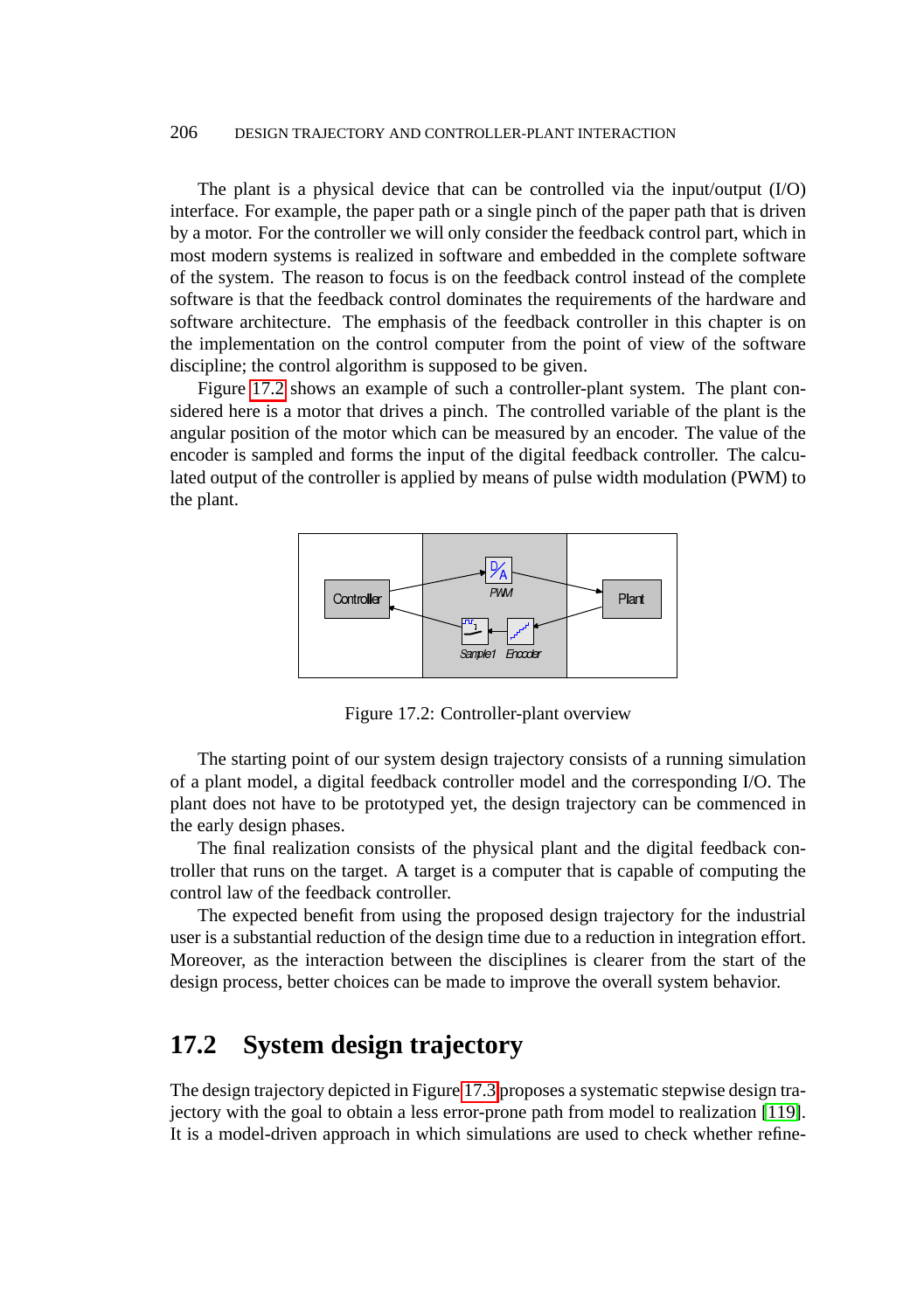ment updates keep the model compliant with the requirements. Via various 'in-the-loop simulations', the design trajectory runs from complete simulation (stage 1) to final realization (stage 6). By dividing the design in multiple stages, possible errors are isolated and can be diagnosed faster. In each stage a verification test is performed. If a verification test fails one should locate and solve the error in the refinements with respect to the previous stage and repeat the verification test.



<span id="page-6-0"></span>Figure 17.3: System design trajectory

In Figure [17.3](#page-6-0) the simulated-time domain (stage 1, 2 and 3) and the real-time domain (stage 4, 5 and 6) are separated by a dashed line. The arrows between the I/O boxes denote the interconnections, which in the final realization stage are the connecting cables. The three components (controller, plant and I/O) are surrounded by a dotted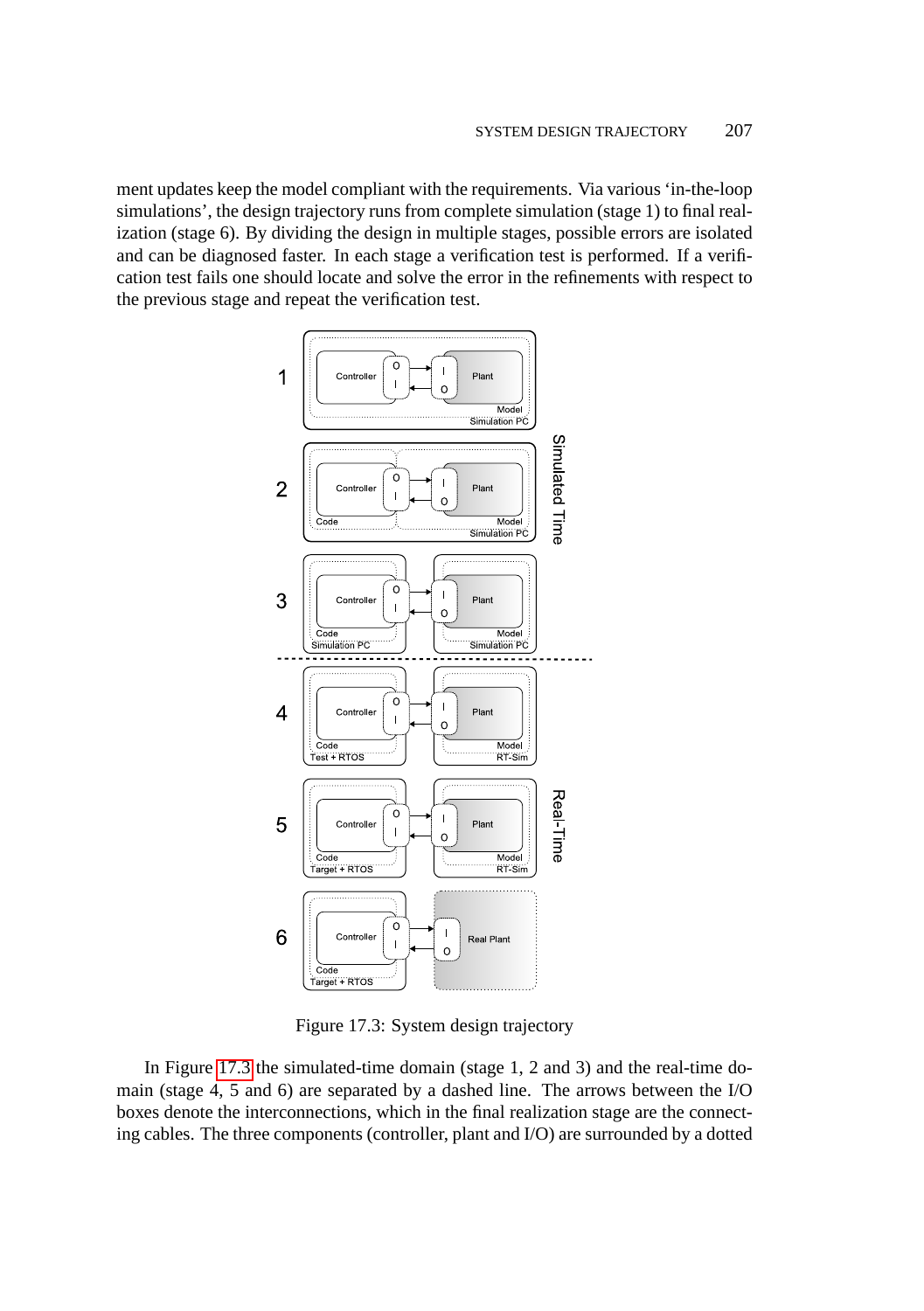box which is the realization 'form' of the components. The realization form can be the model, the code or the real instantiation (the physical plant). The outer solid box is the platform on which the model or code is simulated/executed. A platform is a computer that is capable of performing the calculations required to perform the simulation or execution. The following platforms are used:

- Simulation PC platform, a PC that is capable to execute the model simulation.
- Real-Time Simulation PC platform, a fast PC with a real-time simulator, that is capable to simulate the plant model in real-time.
- Test platform, any commercial off-the-shelf (COTS) platform that can be used to run the controller.
- Target platform, the platform that is used in the final realization.

The design trajectory will be explained per stage.

#### **Stage 1**

In this stage both the controller and plant are simulated in the same modeling environment/tool on the same Simulation PC. The plant model will be simulated with a numerical integration method to approximate the continuous-time behavior. In order to obtain a deterministic computation time a fixed step-size numerical integration method is chosen. This is to ensure that the plant can be simulated in real-time (stages 4 and 5). The step-size of the numerical integration method has to be chosen, among others, to adequately handle the plant dynamics [\[19\]](#page-15-0) (see also Section [17.3.3\)](#page-12-0).

The simulation will be used to analyze the plant behavior and optimize the controller. This stage can be called Model-In-the-Loop Simulation.

#### **Stage 2**

In this stage the controller model has been transformed to executable code by means of code generation, also called synthesis export, and compilation. The controller executable runs simultaneously with the simulation of the plant model. The verification test is obvious: the simulation results here should be identical to the simulation results of stage 1.

In principle, no discrepancies are expected, because the control-laws executed in simulation and executed in the executable should behave identical. An error that could occur, for example, is that a different floating point library is used in the controller model and the controller executable.

The purpose of this stage is to check that generated code yields exactly the same results as the simulation in stage 1, i.e. that the code generation from the modeling tool and compiler works as expected.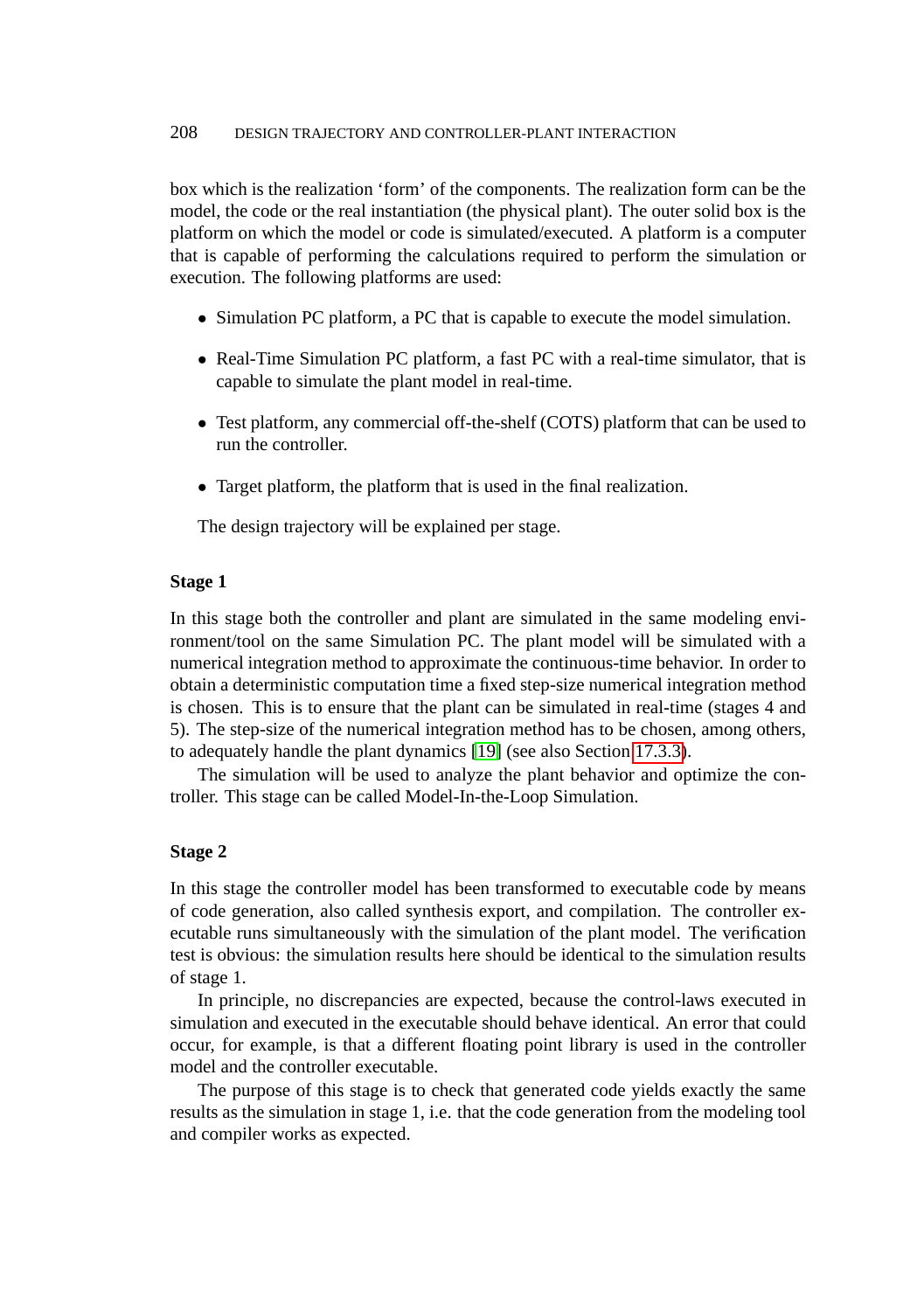#### **Stage 3**

In this stage the controller executable and the plant model run on two separate Simulation PC's. The controller executable runs simultaneously with the simulation of the plant model. The interconnection between the Simulation PC's is via digital I/O. This implies that the I/O signals are still numbers and not yet physical signals. The controller runs in a non-real-time environment as a task.

This stage is used to obtain a rudimentary estimation of the CPU usage, which can be used to facilitate the choice for the target hardware. The simulation results should be identical to stage 2.

#### **Stage 4**

In this stage both the plant and controller run in *real-time* on two separate computers: the Test platform for the controller and the RT Simulation PC for the plant. The real-time simulation of the plant model must resemble the real plant behavior closely. Hence, the simulated plant model must have the same interface as the real plant, requiring that the I/O signals are the real physical signals. The simulated plant must be replaceable by the real plant without any modifications of the controller.

By choosing a Test platform similar to the Simulation PC's in the previous stages, only the migration of the nature of time is verified here. Since in stage 1, a fixed stepsize numerical integration method was chosen, both pieces of code generated from the model (controller and plant) are functionally identical to stage 1 and should yield the same simulation results. However, due to the real-time setting, no synchronized communication between the plant and controller (which is explained in detail in Section [17.3.3\)](#page-12-0) and limited computation time, simulation results may differ compared to those in the previous stages.

In this stage the real-time behavior of the controller can be studied and accurate processor and memory usage can be determined in order to determine the target platform. For example, a design trade-off can be made to accept a worse control performance (e.g. by changing the sample frequency) or chose for a faster (more expensive) target. Depending on the trade-off one should return to a previous stage to analyse the effect.

Although the target platform is not necessarily used for the controller, this stage can be considered as Hardware-in-the-loop-Simulation since various COTS Test platforms can be used to support the selection of the final target platform. The constraints posed by the target system are dealt with in the next stage.

#### **Stage 5**

In this stage the target platform replaces the test platform at the controller side. The transformation to this stage may be complicated by specific compilers and/or hardware resource limitations. Hence, the transformation to this stage will consume more time and should be taken after the hard real-time behavior is analyzed in the previous stage.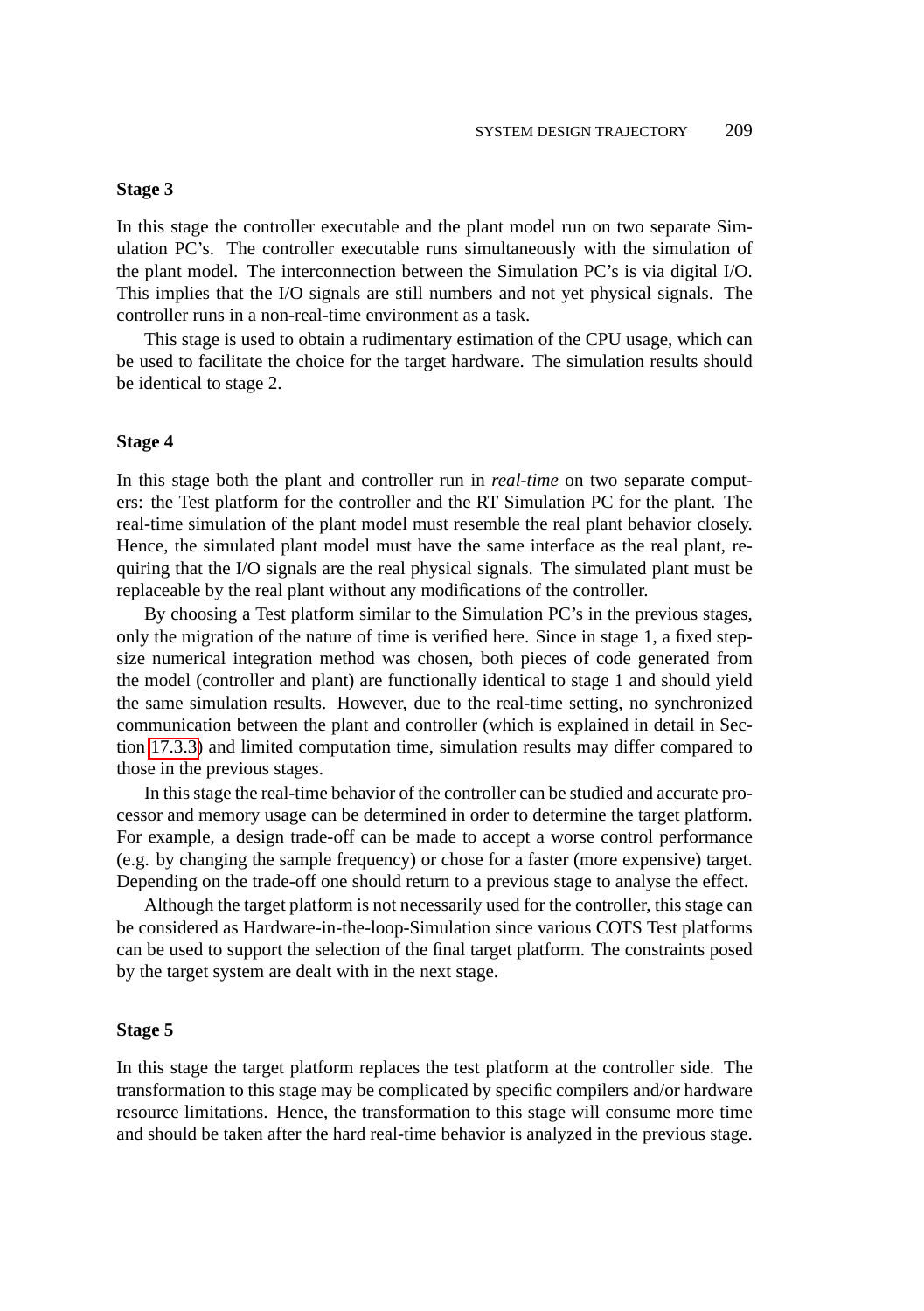The verification test should show similar behavior compared to the previous stage. Similar but not identical since the timing of the target system and the compilers used may differ from the test platform. If the verification test is successful the real plant can be connected.

#### **Stage 6, the realization**

In this final stage, the plant model is replaced by the real plant. Because in stage 4 the interface of the real-time simulation of the plant model was similar to the real plant only the cable-ends of the target system need to be connected to the real plant. The controller and the target system are the same as in the previous stage.

Differences in the simulation results compared to the Hardware-in-the-loop-Simulation (stage 5) are caused by the difference between the plant simulation and the real plant.

In this stage the behavior of the final system should satisfy the requirements. If the requirements are met the design process has been successfully performed. If the requirements are not met, one should return to a previous stages to solve the issue.

A case study in [\[119\]](#page-23-0) illustrates the results of the design trajectory.

### **17.3 Controller-plant interaction**

This section will illustrate that the choice of the controller implementation approach is not strictly an implementation issue but a design issue which can have a large impact on the overall performance of the system and influences many design disciplines.

The controller-plant interaction is explained by using diagrams. In order to keep the diagrams readable and uncluttered the following simplifications and notational conventions are used:

- The controller does not receive an event directly at the time at which it occurs but receives the event at the next sampling moment. In implementation terms, the I/O buffers the event until the controller reads the buffer.
- The plant is simulated with a fixed step-size of  $T_c$ .  $T_c(k_c)$  is used to denote the time of the simulated plant model at time  $t = k_cT_c$ .
- The sampling interval of the controller is  $T_d$ .  $T_d(k_d)$  is used to denote the time of the digital controller at time  $t = k_dT_d$ .
- The step size of the plant simulation is chosen ten times smaller than the sampling interval of the digital feedback controller  $(T_d=10T_c)$ . This choice is explained in Section [17.3.3.](#page-12-0)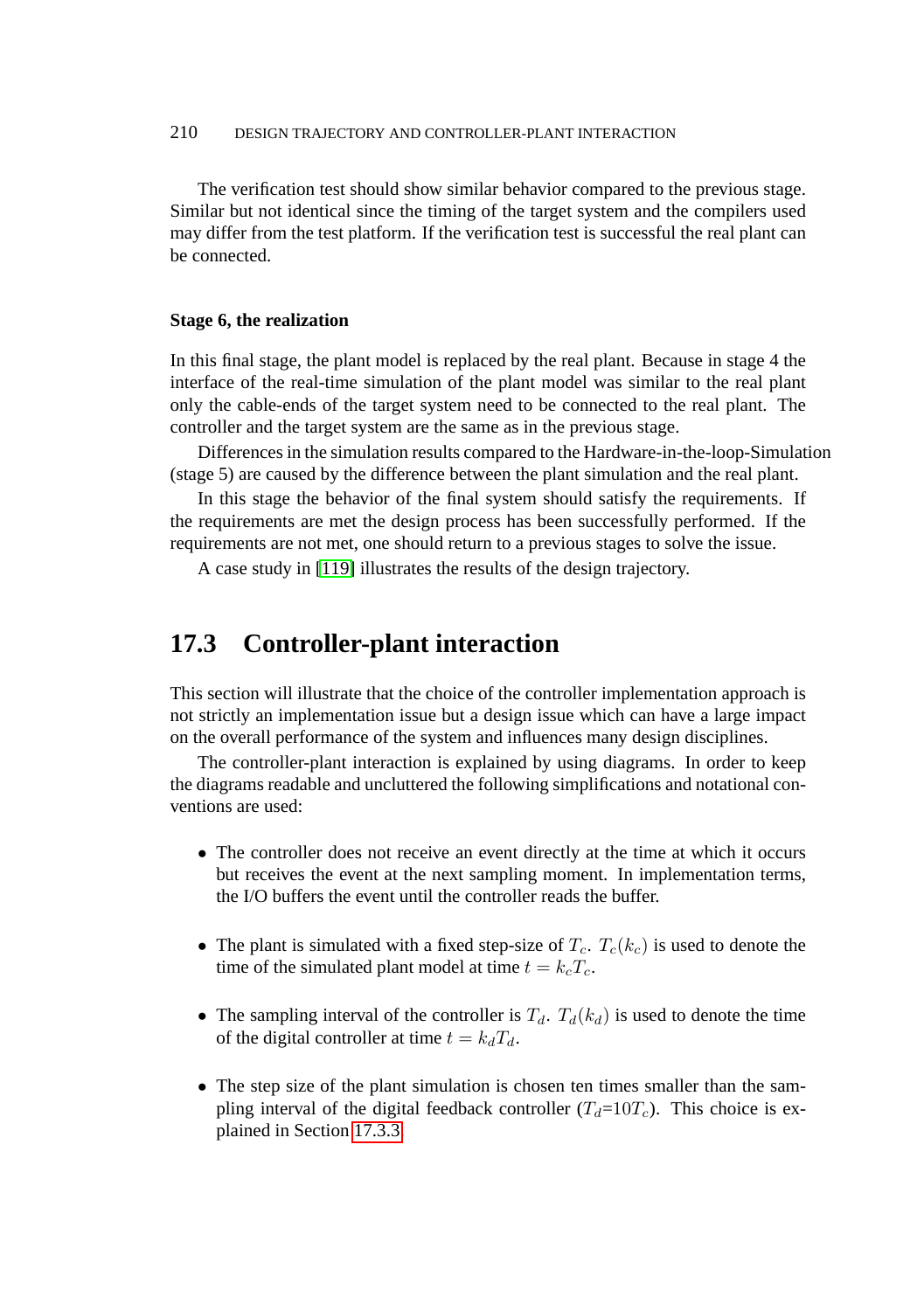#### **17.3.1 Controller implementation approaches**

The approach that is most common in practice is time-driven control. In time-driven control there are two different control approaches [\[7,](#page-14-0) pages 328-330], which are de-picted in Figure [17.4.](#page-10-0) The values  $T_{AD}$  and  $T_{DA}$  are the analog to digital and digital to analog conversion times, which are assumed to be constant. The value  $T_{Comm}$  is the computational time required to compute the control signal. The computational time will vary and is denoted with  $T_{Comp}(k_d)$ .



<span id="page-10-0"></span>Figure 17.4: Control implementation approaches

The behavior of both approaches is as follows:

- 'sample-compute-actuate': a sample is taken on time  $t = T_d(k_d)$  and used to compute the control signal which is applied on  $t = T_d(k_d) + T_{AD} + T_{Comp}(k_d) +$  $T_{DA}$ . In this approach the control signal is applied with a varying time delay since the computational time could vary. The time between two control updates is periodic with jitter  $(T_d + T_{Comp}(k_d + 1) - T_{Comp}(k_d))$ .
- 'sample-actuate-compute': the control actuate signal for  $t = T_d(k_d)$  is computed with the sample taken at  $t = T_d(k_d - 1)$  and applied at  $T_d(k_d) + T_{AD} + T_{DA}$ . In this approach the control signal is applied with a fixed time delay equal to the sampling interval  $(T_d)$  plus the conversion times  $(T_{AD} + T_{DA})$ . The time between two control updates is periodic  $(T_d)$ .

In both approaches there is a time delay between the moment a sample is taken and the moment the control signal is applied. To avoid issues in the final realization (stage 6) the time delay should explicitly be taken into account at the start of the design (stage 1). Therefore, the example controller-plant system of Figure [17.2](#page-5-0) is extended with the addition of a time delay depicted in Figure [17.5](#page-11-0) to deal with the control implementation approach. In the sample-compute-actuate approach, the time delay is  $T_{Comp}(k_d)$ . In the sample-actuate-compute approach, the time delay is  $T_d$ .

#### **17.3.2 Interaction in a simulated-time simulation**

The interaction in case of simulated-time simulation (stage 1, 2 and 3) is depicted in Figure [17.6.](#page-11-1) On the left side the sample-compute-actuate interaction is depicted and on the right side the sample-actuate-compute interaction is depicted.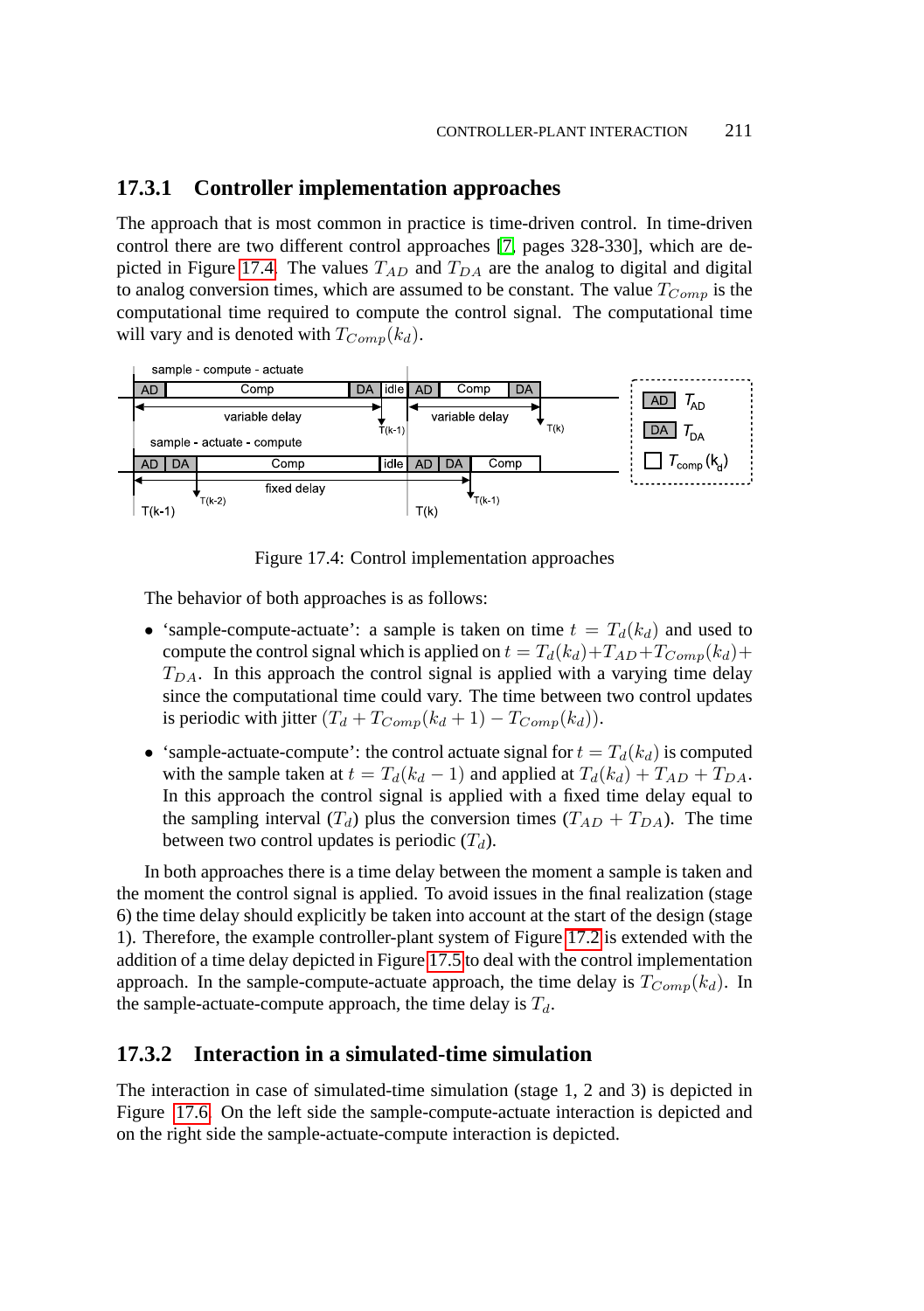

<span id="page-11-0"></span>Figure 17.5: Controller-plant system with time delay



<span id="page-11-1"></span>Figure 17.6: Simulated-time interaction

The main observation is that the control signal for a signal sampled at time  $T_c(0)$ will be applied at  $T_c(1) < t < T_c(10)$  in case of sample-compute-actuate (varying delay) and exactly at  $T_c(10)$  in case of sample-actuate-compute (fixed delay).

In the simulated-time both the controller and the plant are synchronized by the modeling environment which prevents the occurrence of drift  $(T_d(1) = T_c(10))$ .

To accurately model the varying time delay (caused by using a computer to implement the control law) in the sample-compute-actuate approach, one needs detailed knowledge about the final target on which the controller will run. The delay can be estimated by analyzing the time that the instructions of the control algorithm (e.g. PID) will take on the target. A maximum time may be chosen if it can be determined that the varying delay does not hamper the control performance. Simulation can be used to study the impact of the varying delay.

In case of the sample-actuate-compute approach the delay is fixed to a unit delay  $(T_d)$ . This requires no knowledge of the target and a proper controller design is able to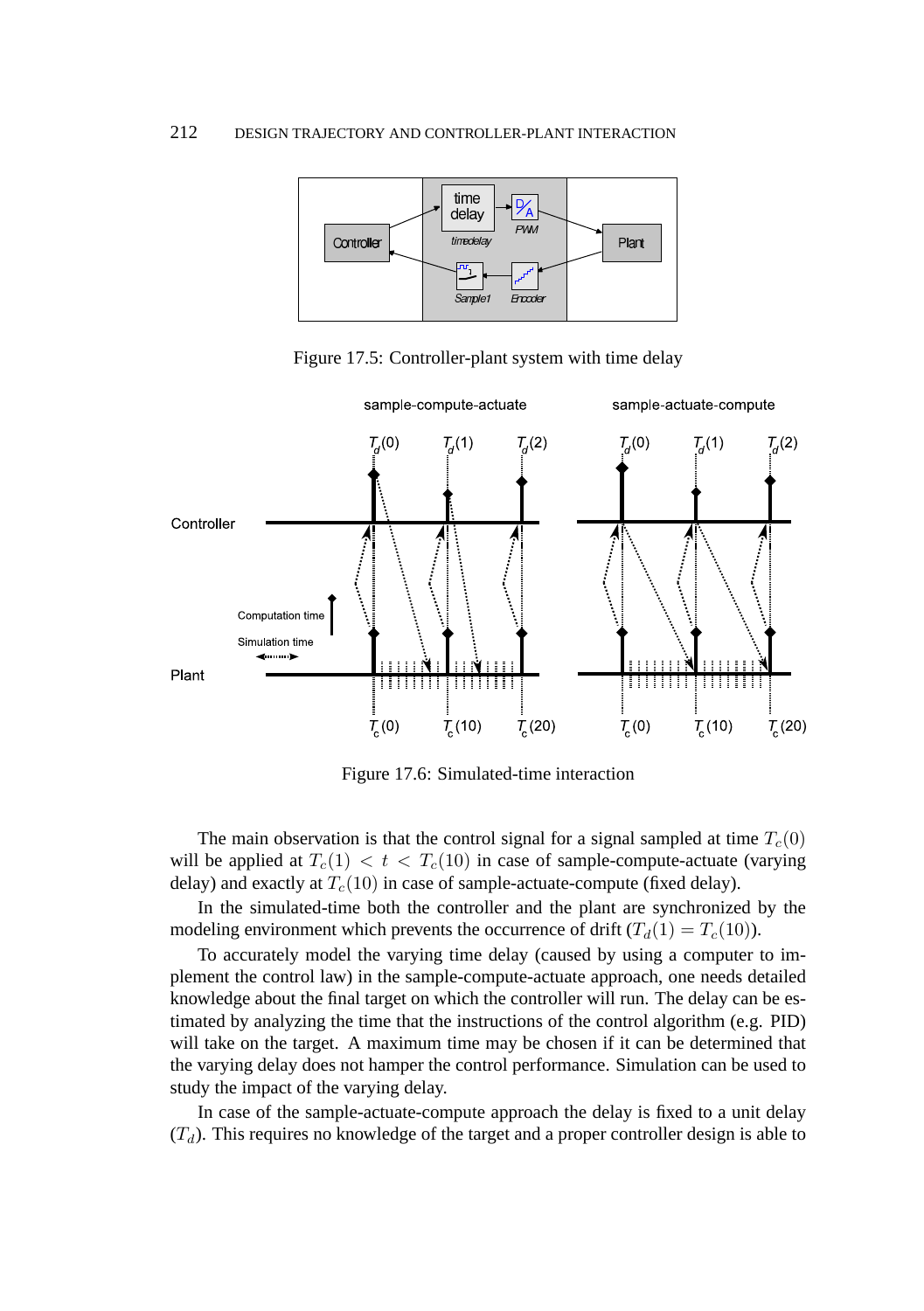deal with such a fixed time delay.

From a system point of view the sample-actuate-compute approach is preferred. The approach allows a predictable design since no knowledge is required of the target, which may not be chosen at the start of the design process. In systems were the 'best' obtainable control performance is required and costs are of secondary importance, the sample-compute-actuate approach may be preferable. In such a system the varying delay will be small with respect to the sampling interval  $(T_d)$ , since a high performance computer is used for computing the control algorithm.

For both approaches the target has to be chosen fast enough to compute the control algorithm in time.

#### <span id="page-12-0"></span>**17.3.3 Interaction in a real-time simulation**

The interaction in case of real-time simulation (stage 4 and 5) is shown in Figure [17.7.](#page-12-1) On the left side the sample-compute-actuate interaction is depicted and on the right side the sample-actuate-compute interaction is depicted. The computation time is strictly coupled with real-time, denoted with squares.



<span id="page-12-1"></span>Figure 17.7: Real-time interaction

In real-time simulation there is no synchronization of time between the simulated plant model and the controller. Opposed to the *simulated-time* simulation, the controller will not wait for the plant to calculate its output and vice versa. In the simulatedtime domain computing a second in simulation may take 10 seconds of computation time. In the real-time domain computing a second in real-time simulation must take less (or equal) than a second. As a consequence of the asynchronous behavior the time may drift  $(T_d(1)\neq T_c(10))$ . The asynchronous behavior is caused by fact that the controller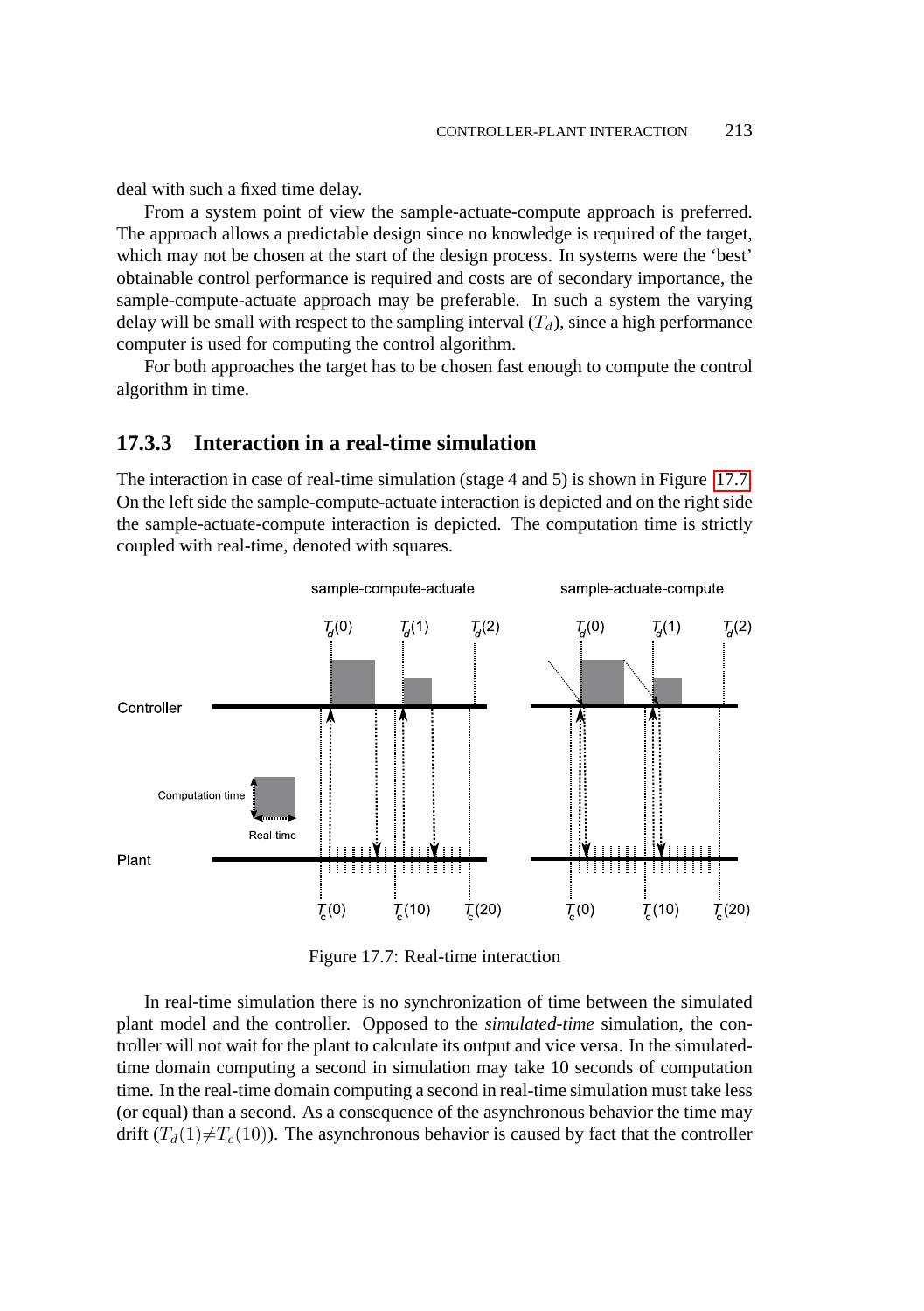and the simulation of the plant model run on separate computers with separated clocks. The impact on the simulation results caused by this asynchronous interaction depends on the clock drift and the step-size of the plant simulation. Clock synchronization e.g. by hard-wiring is not 'allowed' because the idea of Hardware-in-the-Loop simulation is that the simulated plant can be replaced with the real plant without any modifications. The error caused by this asynchronous interaction is at least one numerical integration step (T<sub>c</sub>). Hence, decreasing the step-size (T<sub>c</sub>) of the plant simulation will decrease the error caused by the asynchronous interaction. A ratio of at least  $10T_c \geq T_d$  is advised.

The real-time simulation results for the sample-actuate-compute approach will be similar to the simulated-time simulation results if the target is fast enough to compute the controller output in time. The results will not be identical because of the asynchronous interaction.

The simulation results for the sample-compute-actuate approach may differ from the simulated-time simulations. This is the case when the estimated time for the computational delay (used in stages 1,2 and 3) is not the same as the actual time that is required for the computation in the real-time simulations. If the control performance is not satisfactory, one has to adjust the estimated computational time in one of the previous simulated-time stages.

### **17.4 Conclusions and discussion**

In this chapter we presented a systematic stepwise design trajectory to obtain a less error-prone path from model to final realization. For two common control implementation approaches the controller-plant interaction was discussed and indicated how they should be handled within the design trajectory.

In the design trajectory simplifying assumptions were made on the controller-plant interaction. Future work will focus on removing these assumptions. In particular, in the controller-plant interaction the events were only received by the controller at the sample moments. This is a limitation as many reactive systems need to deal with events at the moment they occur. Hence, the next step is to deal with events, both in the simulatedtime simulations and the real-time simulations, in a realistic manner. When events can be taken into account the stepwise refinement trajectory can be extended from timedriven (synchronous) control to event-driven (asynchronous) control as discussed in Chapter 16.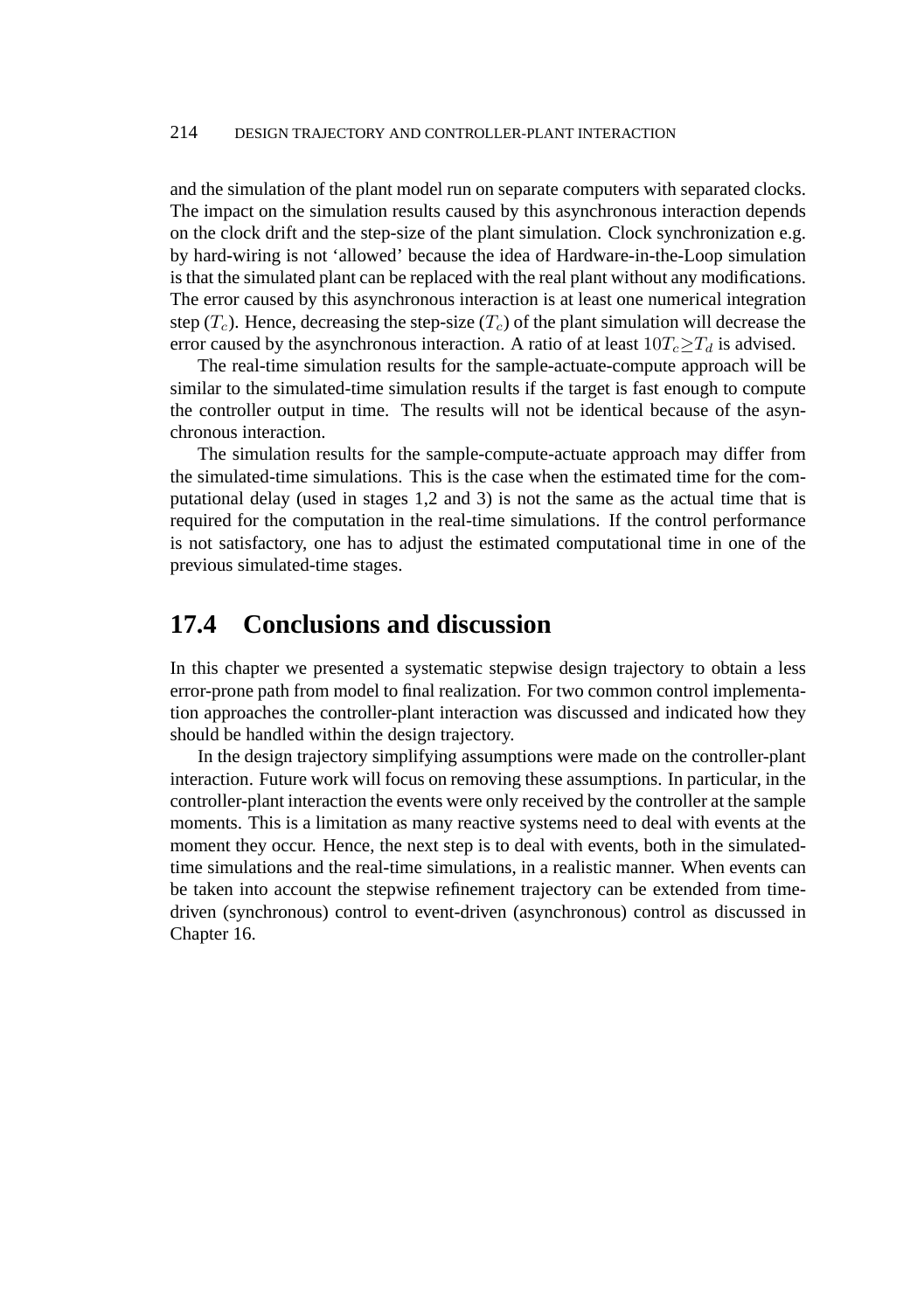# **Bibliography**

- [1] P.P. Acarnley and P. Gibbons. Closed-loop control of stepping motors: prediction and realisation of optimum switching angle. *IEEE Proceedings*, Part B, 129(4), 1982.
- [2] I. Alexander. Towards automatic traceability in industrial practice. *Proceedings of the First International Workshop on Traceability, Edinburgh*, pages 26–31, 2002.
- [3] G. Altshuller. The innovation algorithm. triz, systematic innovation and technical creativity. 2000.
- [4] R. Alur and D.L. Dill. A theory of timed automata. *Theoretical Computer Science*, 126:183–235, 1994.
- [5] D. Amyot and G. Mussbacher. Urn: Towards a new standard for the visual description of requirements. *LNCS 2599*, pages 21–37, June 2002.
- [6] A. Antón, J. Dempster, and D. Siege. Managing use cases during goal driven requirements engineering: Challenges encountered and lessons learned. *TR-99- 16, North Carolina State Univ*, December 1999.
- <span id="page-14-0"></span>[7] Karl J. Åström and Björn Wittenmark. *Computer Controller Systems: Theory and Design*. Prentice Hall, Upper Saddle River, New Jersey, 3rd edition, 1997.
- [8] S. Baruah, D. Chen, and A. Mok. Jitter concerns in periodic task systems. *Proceedings of the Eighteenth Real-Time Systems Symposium, San Francisco, CA*, pages 68–77, 1997.
- [9] I. Bate and N. Audsley. Flexible design of complex high-integrity systems using trade offs. *Proc. 8th Int. Symp. High Assurance Systems Engineering*, 2004.
- [10] J.O. Bayer, P. Flege, R. Knauber, D. Laqua, K. Muthig, T. Schmid, Widen, and J.M. DeBaud. Pulse: A methodology to develop software product lines. *Proceedings of the symposium on software reusability*, pages 122–131, 1999.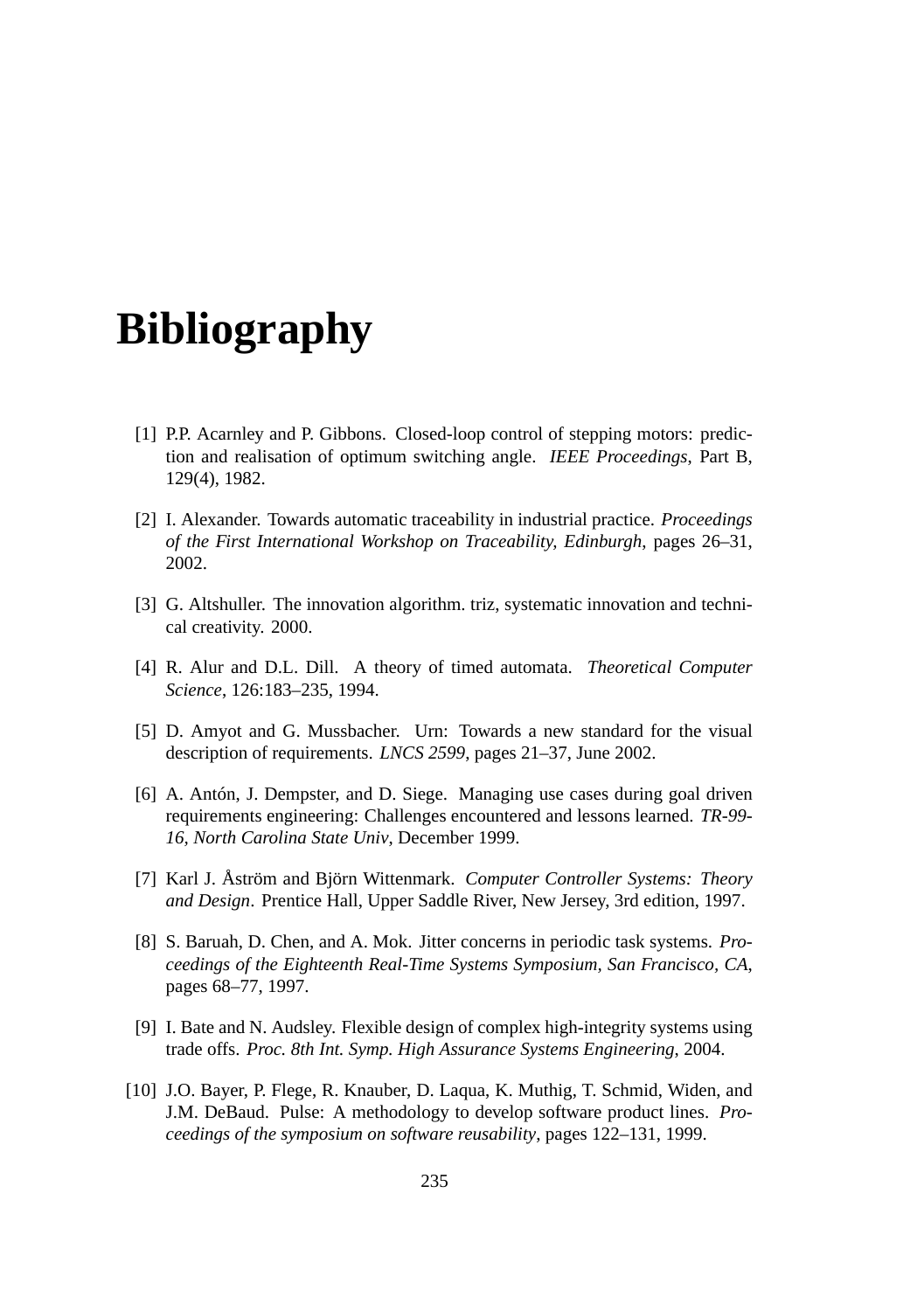- [11] G. Behrmann, A. David, and K.G. Larsen. A Tutorial on UPPAAL. In *Formal Methods for the Design of Real-time Systems*, volume 3185 of *Lecture Notes in Computer Science*, pages 200–236. Springer, 2004.
- [12] Matthijs H. ten Berge, Bojan Orlic, and Jan F. Broenink. Co-simulation of networked embedded control systems, a CSP-like process-oriented approach. In *Proc. of joint CCA, CACSD and ISIC*, pages 434–439, Munich, Germany, October 2006.
- [13] S.S. Blackman. *Multiple target tracking with radar applications*. Norwood, MA: Artech House, 1986.
- [14] H. Bode. *Network Analysis and Feedback Amplifier Design*. Van Nostrand Reinhold, New York, 1945.
- [15] Leo J. van Bokhoven, Jeroen P.M. Voeten, and Marc C.W. Geilen. Software synthesis for system level design using process execution trees. In *Proc. of 25th Euromicro Conference*, pages 463–467, 1999.
- [16] L. Boltzmann. Ableitung des stefanschen gesetzes betreffend die abhängigkeit der wärmestrahlung. *Annalen der Physik und Chemie*, 22, 1884.
- [17] Egor Bondarev, Michel Chaudron, and Peter de With. Quality-oriented design space exploration for component-based architectures. Technical report, Technical University of Eindhoven, Department of Mathematics and Computer Science, February 2006.
- [18] P.F.A. van den Bosch and E.H. van de Waal. A case study of multi-disciplinary modelling using matlab/simulink and truetime. *Proc. INCOSE Symposium 2005*, 2005.
- <span id="page-15-0"></span>[19] P.P.J. van den Bosch and A.C. van der Klauw. *Modeling, Identification and Simulation of Dynamical Systems*. CRC Press Inc., 1994.
- [20] P.C. Breedveld. *Dynamische systemen : modelvorming en simulatie met bondgrafen*. Open universiteit, The Netherlands, 1994.
- [21] J.F. Broenink and J.P.M. Voeten. Viewcorrect: Predictable co-design for distributed embedded control systems.
- [22] D. de Bruin and P.P.J. van den Bosch. Measurement of the lateral vehicle position with permanent magnets. In *Proceedings of IFAC workshop on Intelligent Components for Vehicles*, pages 9–14, Seville, Spain, 1998.
- [23] R.J.A. Buhr. Use case maps as architectural entities for complex systems. *IEEE Transactions on Software Engineering*, 24, Issue 12:1131 – 1155, December 1998.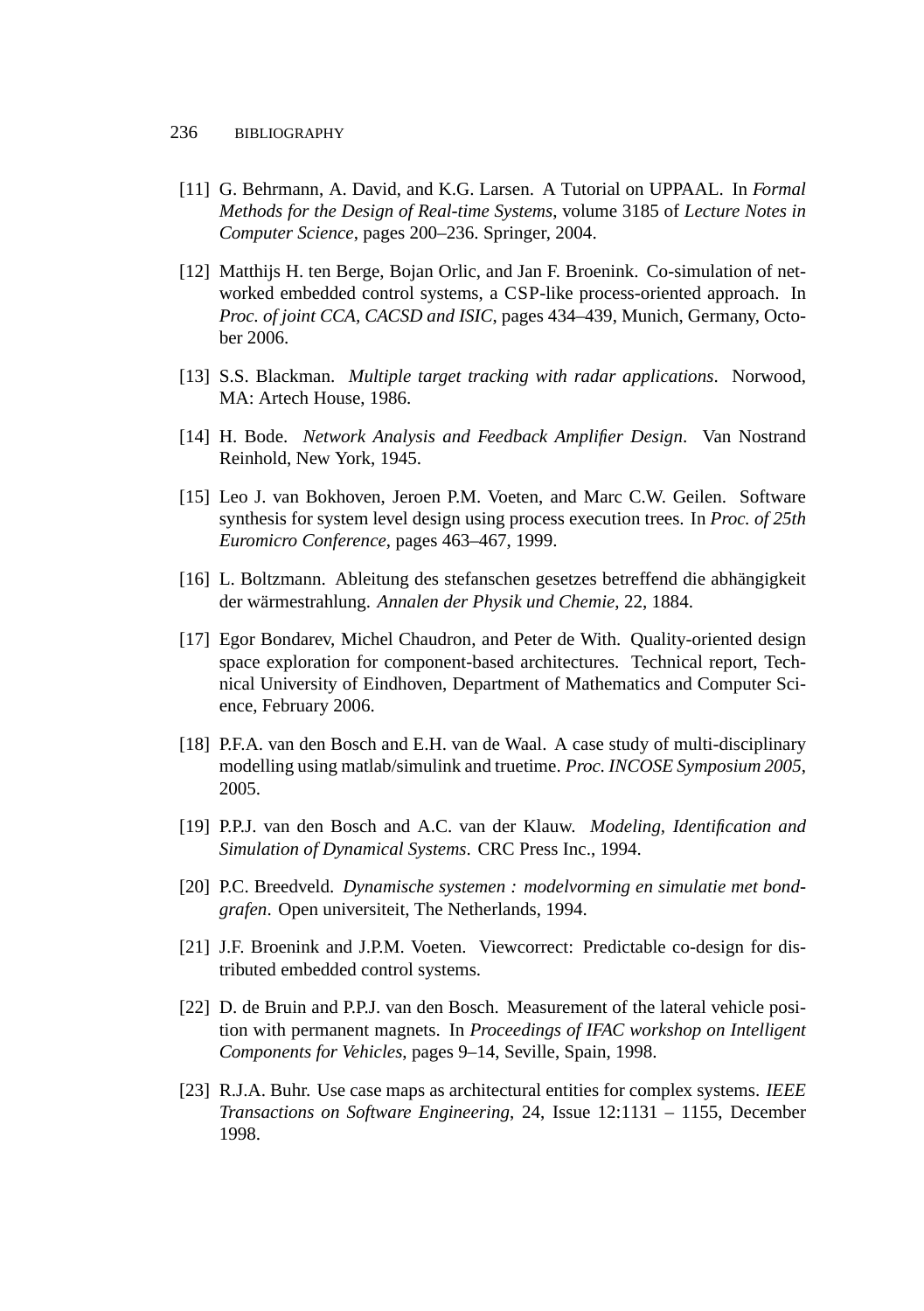- [24] B.H.M. Bukkems, M.J.G. van de Molengraft, W.P.M.H. Heemels, N. van de Wouw, and M. Steinbuch. A piecewise linear approach towards sheet control in a printer paper path. In *Proc. of the American Control Conference*, pages 1315–1320, Minneapolis, USA, 2006.
- [25] B.H.M. Bukkems, J.H. Sandee, J.B.C. Beckers, Z. Yuan, B. van der Wijst, and M.J.G. van de Molengraft. A case-study in multidisciplinary modeling of dynamic embedded systems. *IEEE Conference on Mechatronics and Robotics 2004, Aachen, Germany.*, 2004.
- [26] Giorgio C. Buttazzo. *Hard Real-Time Computing Systems: Predictable Scheduling Algorithms and Applications*. Kluwer Academic Publishers, 1997.
- [27] Anton Cervin, Dan Henriksson, Bo Lincoln, Johan Eker, and Karl-Erik Årzen. How does control timing affect performance? *IEEE Control Systems Magazine*, pages 16–30, June 2003.
- [28] S. Chakraborty, S. Künzli, and L. Thiele. A general framework for analysing system properties in platform-based embedded system designs. In *Proc. 6th Design, Automation and Test in Europe*, pages 190–195, 2003.
- [29] M. Chen, C.R. Zhu, and G. Feng. Linear-matrix-inequality-based approach to  $H_{\infty}$  controller synthesis of uncertain continuous-time piecewise linear systems. *IEE Proc.-Control Theory Appl.*, 151(3):295–300, May 2004.
- [30] Carlo Cloet. *A Mechatronics Approach to Copier Paperpath Design*. PhD thesis, University of California, Berkeley, CA, USA, 2001.
- [31] Marieke Cloosterman, Nathan van de Wouw, Maurice Heemels, and Henk Nijmeijer. Robust control of networked control systems with uncertain timevarying delays. *DCT internal report 2006-121*, 2006.
- [32] Marieke Cloosterman, Nathan van de Wouw, Maurice Heemels, and Henk Nijmeijer. Robust stability of networked control systems with time-varying network-induced delays. In *Proc. of the 45th Conference on Decision and Control*, San Diego, California, USA, December 2006.
- [33] A. Cockburn. *Writing effective use cases.* Addison-Wesley, 2000.
- [34] P. Crnosija. Microcomputer implementation of optimal algorithms for closedloop control of hybrid stepper motor drives. *IEEE Transactions on Industrial Electronics*, 47(6), 2000.
- [35] J. Dahmann, R. Fujimoto, and R. Weatherly. The department of defense high level architecture. In *The 1997 Winter Simulation Conference*, pages 142–149, 1997.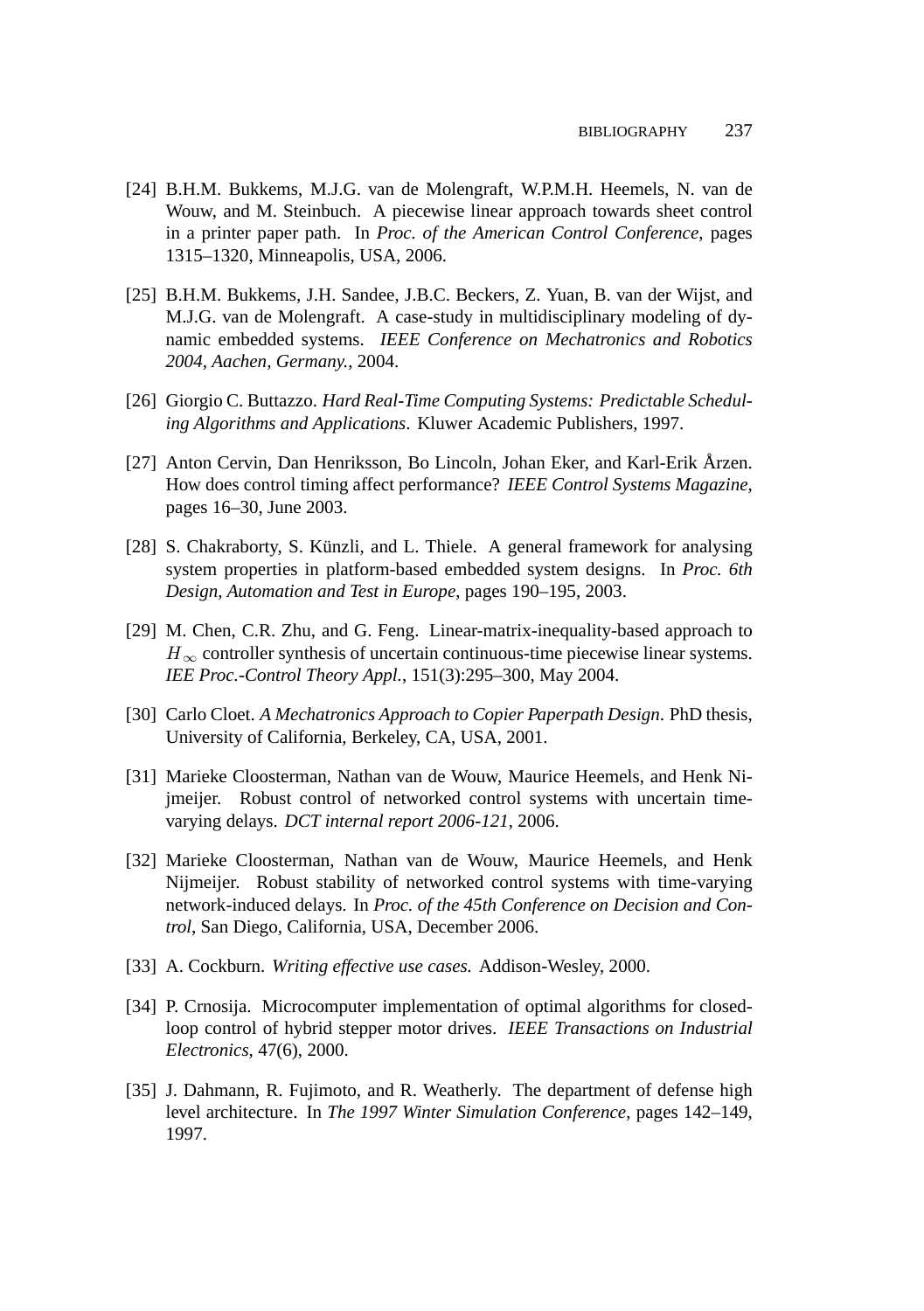- [36] R.L. Dillon, M.E. Paté-Cornell, and S.D. Guikema. Programmatic risk analysis for critical engineering systems under tight resource constraints. *Operations Research*, 51, No. 3:354–370, 2003.
- [37] R.C. Doff, M.C. Fatten, and C.A. Phillips. Adaptive sampling frequency for sampled-data control systems. *IRE Transactions on Automatic Control*, AC-7:38–47, 1962.
- [38] P.G. Engeldrum. *Psychometric scaling: A Toolkit for Imaging Systems*. Imcotek Press, 2000.
- [39] Gang Feng. Controller design and analysis of uncertain piecewise-linear systems. *IEEE Trans. Circuits Syst. I*, 49(2):224–232, February 2002.
- [40] Oana Florescu, Menno de Hoon, Jeroen Voeten, and Henk Corporaal. Performance modelling and analysis using poosl for an in-car navigation system. In *Proceedings of the 12th Annual Conference of the Advanced School for Computing and Imaging (ASCI)*, pages 37–45, June 2006.
- [41] Oana Florescu, Menno de Hoon, Jeroen Voeten, and Henk Corporaal. Probabilistic modelling and evaluation of soft real-time embedded systems. In *Proceedings of the Embedded Computer Systems: Architectures, Modeling, and Simulation (SAMOS VI)*, LNCS 4017, pages 206–215, July 2006.
- [42] Oana Florescu, Jinfeng Huang, Jeroen Voeten, and Henk Corporaal. Strengthening property preservation in concurrent real-time systems. In *Proceedings of the 12th IEEE International Conference on Embedded and Real-Time Computing Systems and Applications (RTCSA)*, pages 106–109, August 2006.
- [43] Oana Florescu, Jeroen Voeten, and Henk Corporaal. Modelling patterns for analysis and design of real-time systems. Technical Report ESR-2006-05, Eindhoven University of Technology, 2006.
- [44] Oana Florescu, Jeroen Voeten, Jinfeng Huang, and Henk Corporaal. Error estimation in model-driven development for real-time software. In *Proceedings of the Forum on Specification & Design Languages 2004 (FDL'04)*, September 2004.
- [45] Oana Florescu, Jeroen Voeten, Marcel Verhoef, and Henk Corporaal. Reusing real-time systems design experience through modelling patterns. In *Proceedings of the Forum on Specification & Design Languages 2006 (FDL'06)*, September 2006.
- [46] International Organisation for Standardization. Space systems mass properties control. Proposal ISO International Standard, ISO/CD 22010.
- [47] Gene F. Franklin, J. David Powell, and Abbas Emami-Naeini. *Feedback control of dynamic systems*. Prentice Hall, Upper Saddle River, New Jersey, USA, 2002.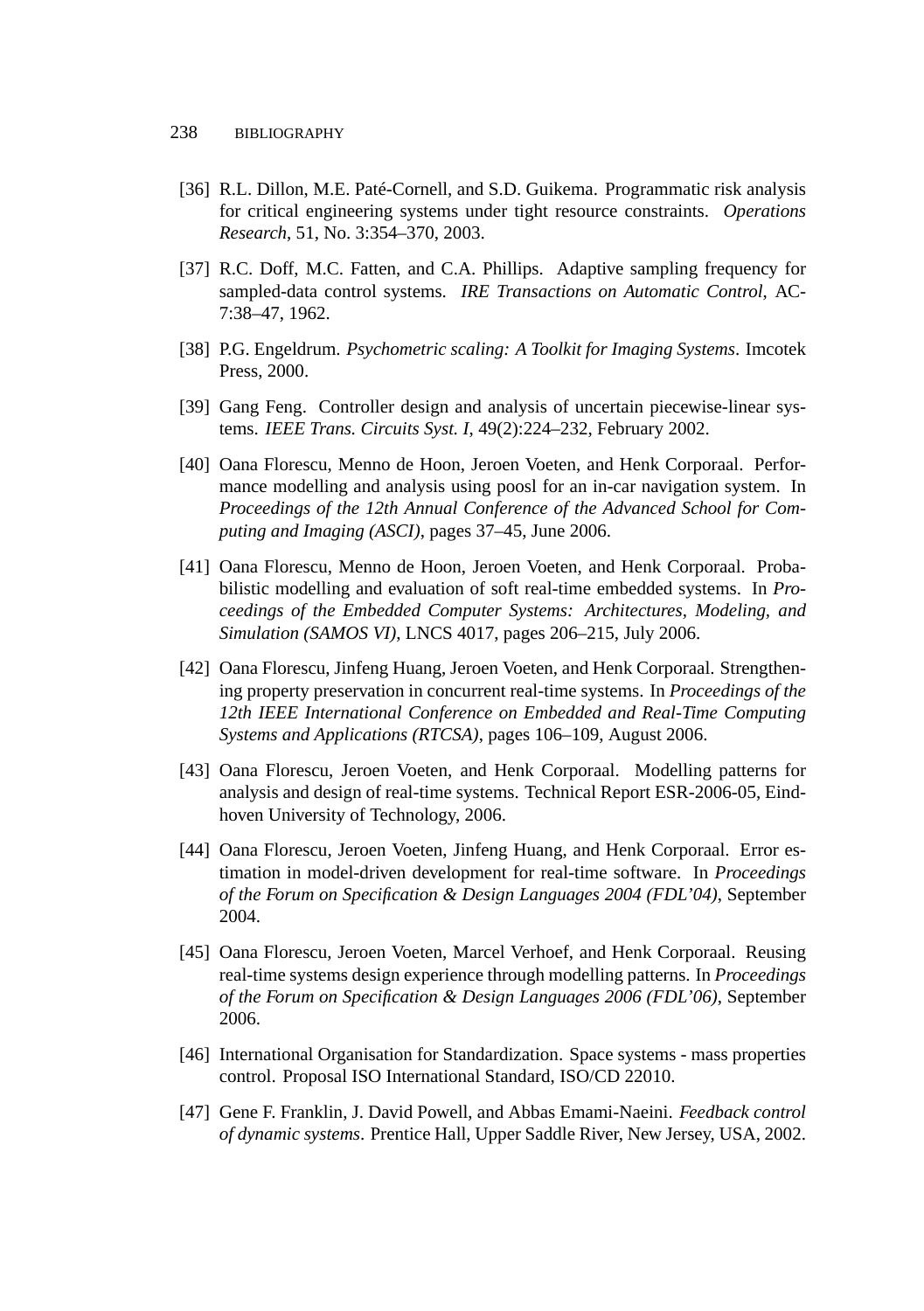- [48] H.J.M. Freriks. White paper on designing with stepper motors. Technical report, 2005.
- [49] H.J.M. Freriks, W.P.M.H. Heemels, and G.J. Muller. On the systematic use of budget-based design. *Proceedings of 16th annual international symposium of the INCOSE*, 2005.
- [50] B. Friedland. Optimum steady-state position and velocity estimation using sampled position data. *IEEE transactions on Aerospace and Electronic Systems*, AES-9(6):906–911, 1973.
- [51] P. Gahinet, A. Nemirovski, A. J. Laub, and M. Chilali. *LMI Control Toolbox for Use with Matlab*. The Mathworks Inc., Natick, MA, USA, May 1995.
- [52] Marc G.W. Geilen. *Formal Techniques for Verification of Complex Real-Time Systems*. PhD thesis, Eindhoven University of Technology, Eindhoven NL, 2002.
- [53] Geilen, M.C.W. and Voeten, J.P.M. and Putten, P.H.A. van der and Bokhoven, L.J. van and Stevens, M.P.J. Poosl. *Computer Languages 27*, pages 19–38, 2001. http://www.es.ele.tue.nl/poosl.
- [54] T. Glad and L. Ljung. Velocity estimation from irregular, noisy position measurements. In *Proceedings of the IFAC 9th Triennial World Congress*, pages 1069–1073, Budapest, 1984.
- [55] Yoram Halevi and Asok Ray. Integrated communication and control systems: Part i and ii. *Journal of Dynamic Systems, Measurement, and Control*, 110(4):367–381, 1988.
- [56] W.P.M.H. Heemels, R.J.A. Gorter, A. van Zijl, P.P.J. van den Bosch, S. Weiland, W.H.A. Hendrix, and M.R. Vonder. Asynchronous measurement and control: a case study on motor synchronization. *Control Engineering Practice*, 7:1467– 1482, 1999.
- [57] W.P.M.H. Heemels, E. v.d. Waal, and G.J. Muller. A multi-disciplinary and model-based design methodology for high-tech systems. *Proceedings of CSER*, 2006.
- [58] Martijn Hendriks and Marcel Verhoef. Proc. timed automata based analysis of embedded system architectures. In *Workshop on Parallel and Distributed Real-Time Systems*, 2006.
- [59] João P. Hespanha, Payam Naghshtabrizi, and Yonggang Xu. Networked control systems: Analysis and design. To appear in the *Proc. of IEEE*, Special Issue on Networked Control Systems, 2006.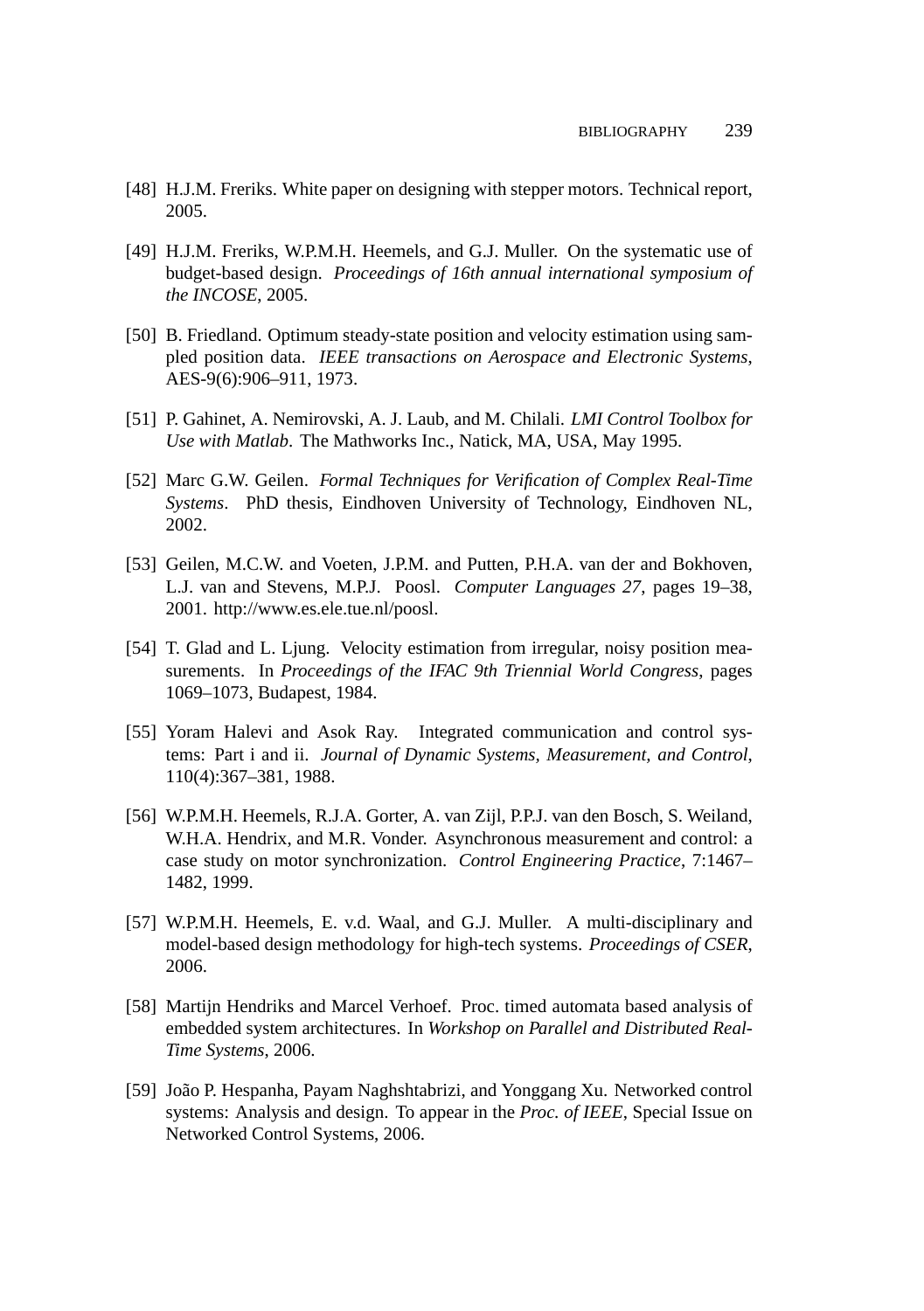- [60] S. van der Hoest. The development of a software-in-the-loop simulation framework for testing real-time control software. Technical report, Stan Ackermans Institute, Eindhoven, 2006.
- [61] J. Hooman, N. Mulyar, and L. Posta. Coupling Simulink and UML models. In B. Schnieder and G. Tarnai, editors, *Proceedings of Symposium FORMS/FORMATS 2004*, pages 304–311, 2004.
- [62] Jozef Hooman, Hillel Kugler, Iulian Ober, Anjelika Votintseva, and Yuri Yushtein. Supporting uml-based development of embedded systems by formal techniques. *Software and Systems Modeling*, to appear.
- [63] Jinfeng Huang, Jeroen P.M. Voeten, and Marc C.W. Geilen. Real-time property preservation in approximations of timed systems. In *Proc. of 1st Conference on Formal Methods and Models for Codesign (MEMOCODE)*, pages 163–171, June 2003.
- [64] A. Hughes and P.J. Lawrenson. Simple theoretical stability criteria for 1.8° hybrid motors. *Int. Symp. on Stepping Motors and Systems*, 1979.
- [65] IBM/Rational. Rose realtime. http://www.ibm.com/.
- [66] M. Jazayeri, A. Ran, and F. v.d. Linden. Software architecture for product families. 2000.
- [67] C. Jongeneel. Klokloze chips. *De Ingenieur*, 117(4):52–53, 2005.
- [68] D.C. Karnopp, D.L. Margolis, and R.C. Rosenberg. *System Dynamics, modeling and simulation of Mechatronic Systems*. John Wiley & sons, New York, third edition edition, 2000.
- [69] G.A. Katopis and et al. MCM technology and design for the S/390 G5 System. *IBM Journal of Research and Development*, 43, No 5/6, September/November 1999.
- [70] Bart Kienhuis, Ed Deprettere, Kees Vissers, and Pieter van der Wolf. An approach for quantitative analysis of application-specific dataflow architectures. In *Proceedings of the IEEE ASAP*, pages 338–349, 1997. International Conference on Application-Specific Systems, Architectures and Processors.
- [71] T. Kostelijk. Misleading architecting tradeoffs. *IEEE Computer*, May 2005.
- [72] Ron Koymans. Specifying real-time properties with metric temporal logic. *Real-Time Systems*, 2(4):255–299, 1990.
- [73] M. Krucinski, C. Cloet, M. Tomizuka, and R. Horowitz. Asynchronous observer for a copier paper path. In *Proceedings of the 37th IEEE Conference on Decision and Control*, volume 3, pages 2611–2612, Tampa, Florida, 1998.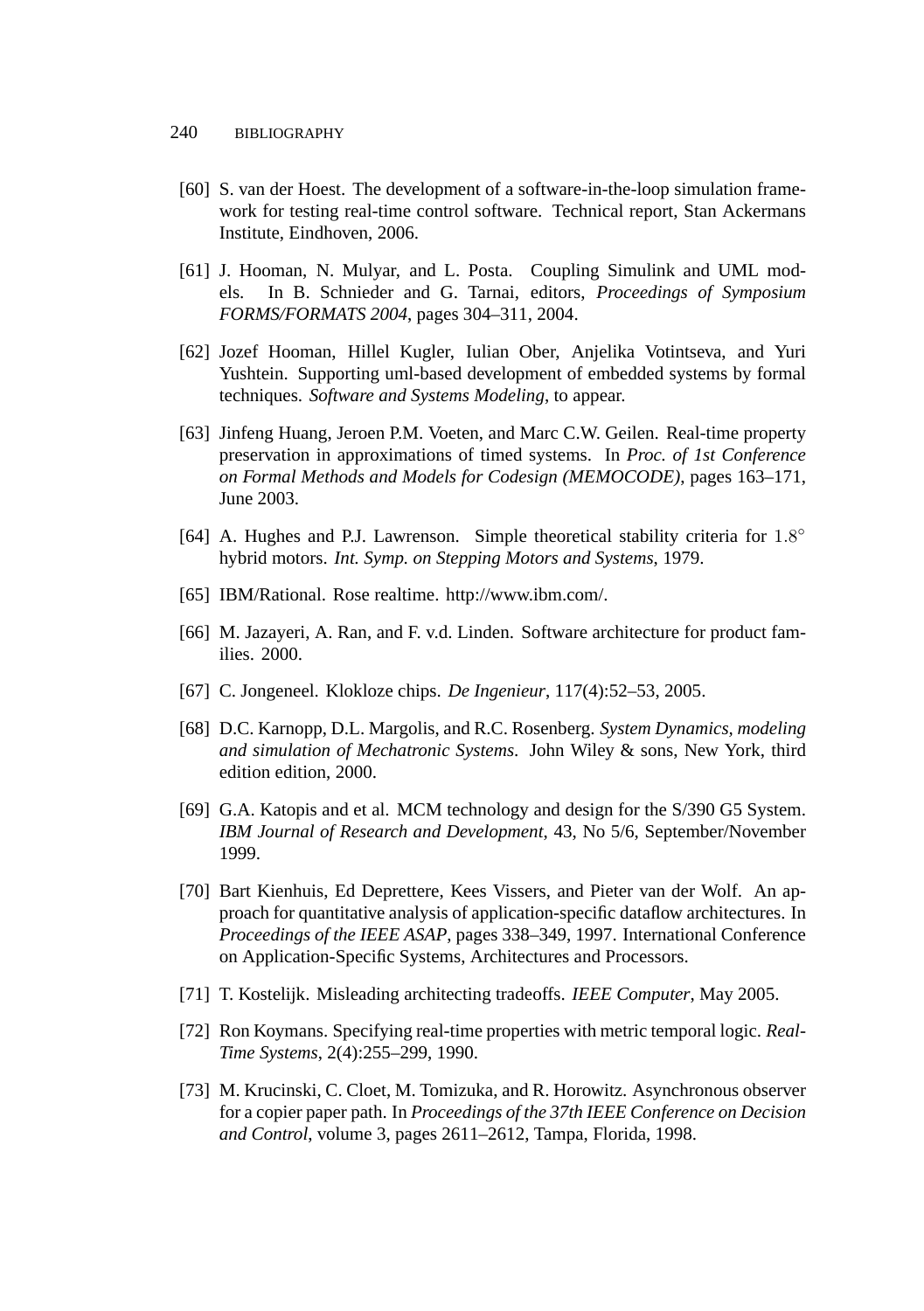- [74] Martin Krucínski. *Feedback Control of Photocopying Machinery*. PhD thesis, University of California, Berkeley, CA, USA, 2000.
- [75] C. van Lamsweerde. Goal oriented requirements engineering: A guided tour. *Proc. 5th IEEE Int. Symp. on Requirements Eng.*, pages 249–263, August 2001.
- [76] Feng-Li Lian. *Analysis, Design, Modelingadn Control of Networked Control Systems*. PhD thesis, University of Michigan, Ann Arbor, USA, 2001.
- [77] J.A. López-Orozco, J.M. de la Cruz, E. Besada, and P. Ruipérez. An asynchronous, robust, and distributed multisensor fusion system for mobile robots. *The international Journal of Robotics Research*, 19(10):914–932, 2000.
- [78] M.W. Maier and E. Rechtin. *The Art of Systems Architecting*. CRC Press, Boca Raton, second edition, 2002.
- [79] R. Malan and D. Bredemeyer. Software architecture action guide. 2005.
- [80] E. Mohammed and et al. Optical interconnect system integration for ultra-shortreach applications. *Intel Technical J. on Optical Technologies and Applications*, 8, No 2, May 2004.
- [81] René van de Molengraft, Bram de Kraker, and Maarten Steinbuch. Integrating experimentation into control courses. *IEEE Control Syst. Mag.*, 25(1):40–44, February 2005.
- [82] G.J. Muller. *CAFCR: A multi-view method for embedded systems architecting; balancing genericity and specificity.* PhD thesis, Delft University of Technology, Delft, The Netherlands, 2004.
- [83] G.J. Muller. Do useful multi-domain methods exist? *Conference System Engineering Research (CSER), Hobroken, USA*, March 2005.
- [84] G.J. Muller. Industry and academia: Why practitioners and researchers are disconnected. *Proc. INCOSE Symposium, Rochester, NY, USA.*, 2005.
- [85] Payam Naghshtabrizi and Joao P. Hespanha. Designing an observer-based controller for a network control system. In *Proc. of the 44th Conference on Decision and Control, and the European Control Conference 2005*, pages 848–853, Seville, Spain, December 2005.
- [86] Xavier Nicollin and Joseph Sifakis. An overview and synthesis on timed process algebras. In *Proc. of the Real-Time: Theory in Practice, REX Workshop*, pages 526–548, London, UK, 1992. Springer-Verlag.
- [87] Johan Nilsson. *Real-Time Control Systems with Delays*. PhD thesis, Department of Automatic Control, Lund Institute of Technology, Lund, Sweden, 1998.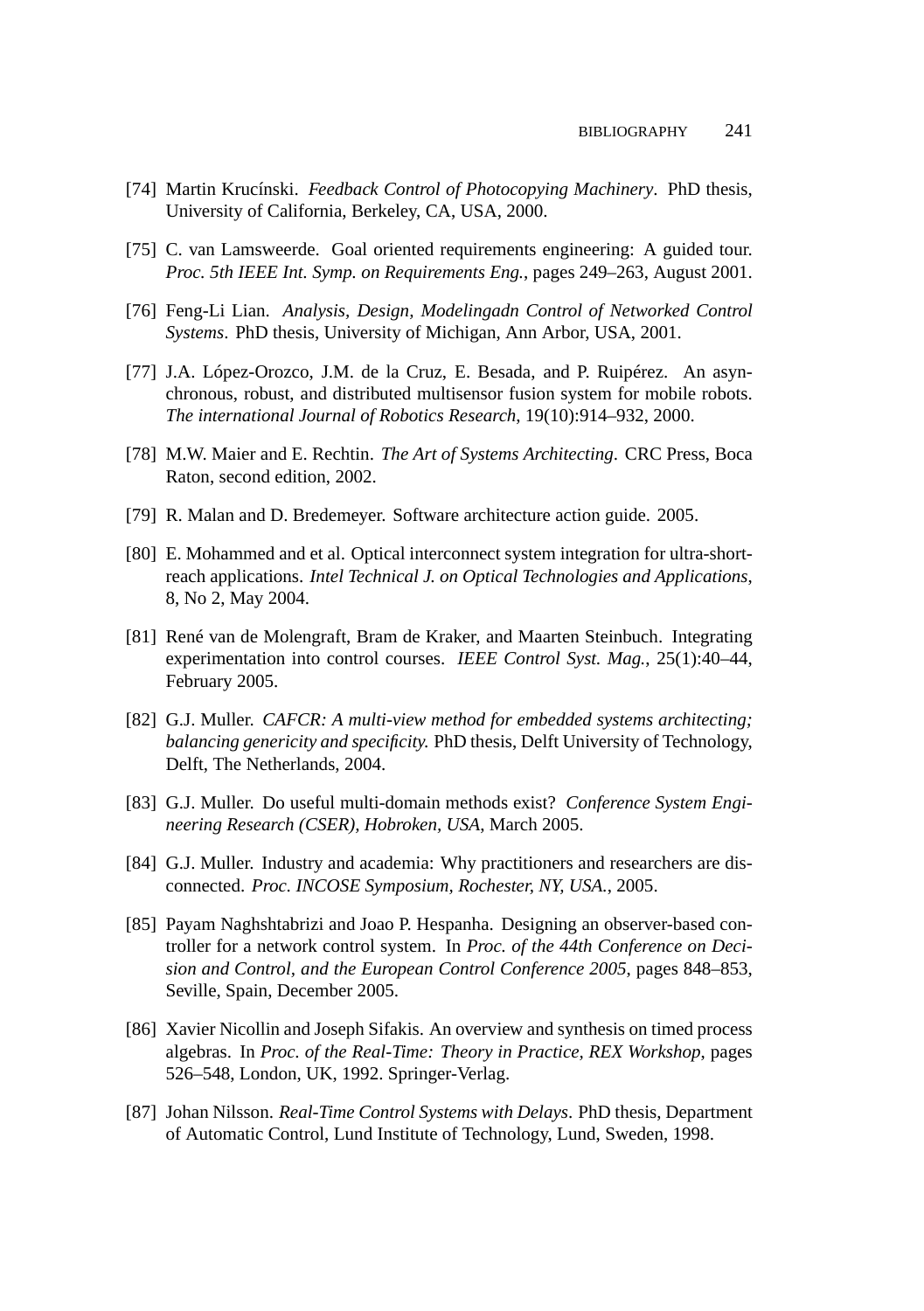#### 242 BIBLIOGRAPHY

- [88] OMG. *Unified Modeling Language (UML) Version 1.5*. OMG document formal/2003-03-01, Needham MA, 2003.
- [89] OMG. *UML Profile for Schedulability, Performance, and Time Specification - Version 1.1*. OMG document formal/2005-01-02, 2005.
- [90] International Council on Systems Engineering (INCOSE) Technical board. *System Engineering Handbook*. INCOSE, 2004. A "what to" guide for all se practitioners.
- [91] G.J.P.M. van Oosterhout. Spectral color prediction by advanced physical modeling of toner, ink and paper, with application to halftoned prints. *Proc. ISandT's NIP19*, pages 797–, 2003.
- [92] David L. Parnas. Software engineering: An unconsummated marriage. *Communications of the ACM*, page 128, September 1997. This article can also be found in Software Fundamentals,Papers by David Parnas, Addison-Wesley.
- [93] R. Phaal, C.J.P. Farrukh, and D.R. Probert. Technology roadmapping a planning framework for evolution and revolution. *Technological Forecasting & Social Change*, 71, No 1-2:5–26, 2004.
- [94] A.M. Phillips and M. Tomizuka. Multirate estimation and control under timevarying data sampling with applications to information storage devices. In *Proceedings of the 1995 American control conference*, volume 6, pages 4151–4155, 1995.
- [95] Colin Potts. Software-engingeering research revisited. *IEEE Software*, Vol. 10, No. 5:19–28, September/October 1993.
- [96] P.H.A. van der Putten and J.P.M. Voeten. Specification of reactive hardware/software systems - the method software/hardware engineering. 1997.
- [97] QFD Institute. QFD institute. <http://www.qfdi.org/>, 2000.
- [98] Sudhendu Rai and Warren B. Jackson. A hybrid hierarchical control architecture for paper transport systems. In *Proc. of the* 37th *IEEE Conference on Decision and Control*, pages 4249–4250, Tampa, Florida, USA, December 1998.
- [99] J.B. ReVelle. *The QFD handbook*. Wiley, 1998.
- [100] H. Saiedian, P. Kumarakulasingam, and M. Anan. Scenario-based requirements analysis techniques for real-time software systems: a comparative evaluation. *Requirements Eng. J.*, 10:22–33, 2005.
- [101] J.H. Sandee. *Event-driven control in theory and practice trade-offs in software and control performance*. PhD thesis, Eindhoven University of Technology, Eindhoven, The Netherlands, 2006.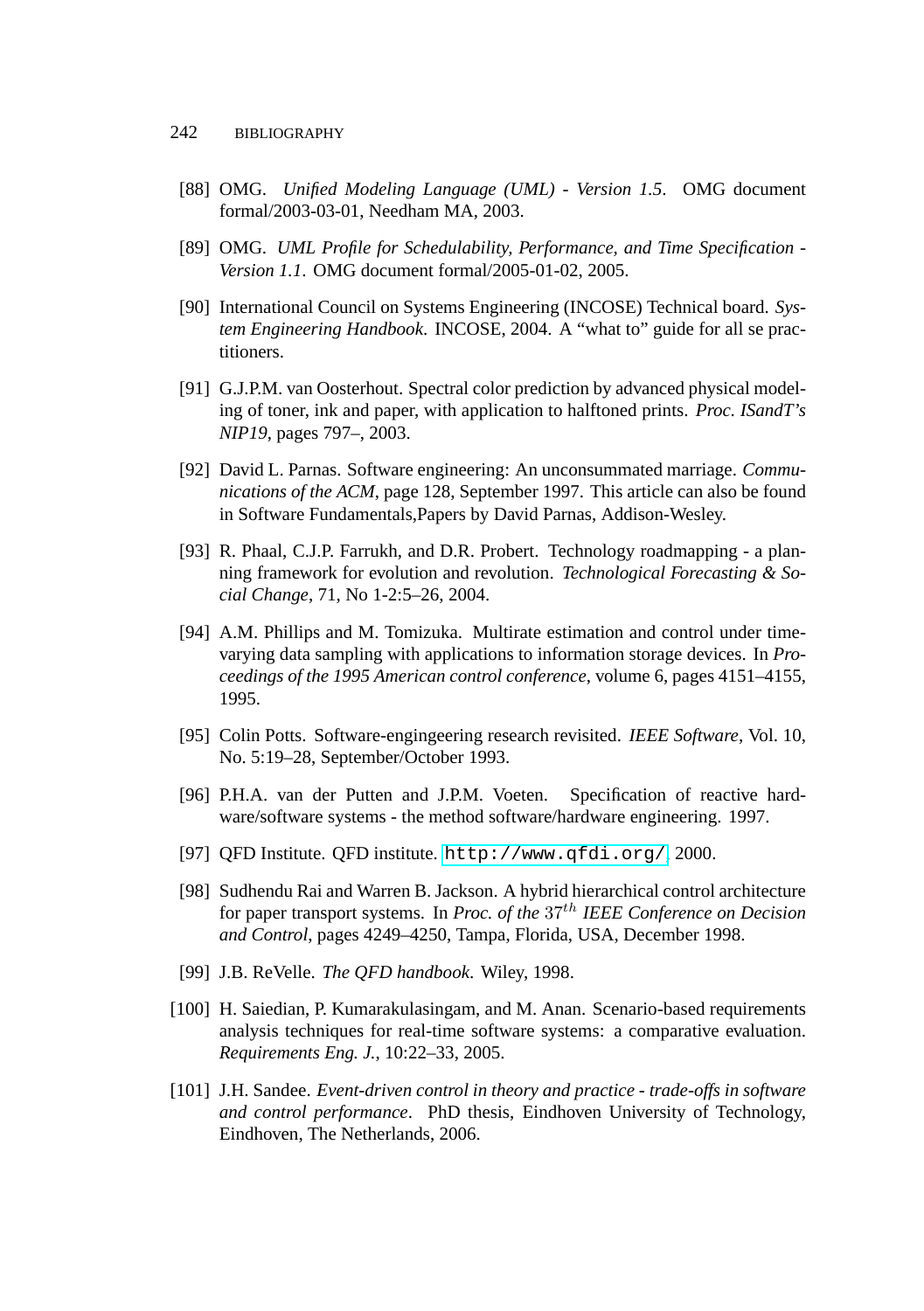- [102] J.H. Sandee, W.P.M.H. Heemels, G.J. Muller, P.F.A. van den Bosch, and M.H.G. Verhoef. Threads of reasoning: A case study. *Proceedings of the 16th annual international symposium of INCOSE*, 2006.
- [103] R. Sanz and K.-E. Årzén. Trends in software and control. *IEEE Control Systems Magazine*, 23(3):12–15, 2003.
- [104] A.J. van der Schaft and J.M. Schumacher. An introduction to hybrid dynamical systems. *Lecture Notes in Control and Information Sciences*, page Vol. 251, 1999.
- [105] S.A. Schweid and et al. Hybrid step motor position estimation from back emf. *IEEE Conf. on Control Applications*, 1995.
- [106] B. Selic, G. Gullekson, and P.T. Ward. *Real-Time Object-Oriented Modeling*. John Wiley & Sons, 1994.
- [107] Simulink. The Mathworks. http://www.mathworks.com/products/simulink/.
- [108] S.T. Stanton and et al. Overlay error budgets for a high-throughput scalpel system. *Proceedings of SPIE*, 3676:543–555, June 1999.
- [109] George Stephanopoulos. *Chemical Process Control*. Prentice Hall, Englewood Cliffs, New Jersey, USA, 1984.
- [110] J. Stolte. Understanding instability in hybrid stepper motors. Technical report, Eindhoven University of Technology, 2006.
- [111] Telelogic. Combining Rhapsody and Simulink. http://www.telelogic.com/.
- [112] Lothar Thiele, Samarjit Chakraborty, and Martin Naedele. Real-time calculus for scheduling hard real-time systems. In *Proc. IEEE International Symposium on Circuits and Systems*, volume 4, pages 101–104, 2000.
- [113] Yodyium Tipsuwan and Mo-Yuen Chow. Control methodologies in networked control systems. *Control Engineering Practice*, 11:1099–1111, 2003.
- [114] TrueTime. http://www.control.lth.se/truetime/.
- [115] UCM-URN. Use case maps. http://www.usecasemaps.org/index.shtml.
- [116] Toronto University. Goal oriented requirements language.
- [117] A. Veltman and P.P.J. van den Bosch. A universal method for modelling electrical machines. *Conf. on Electrical Machines and Drives*, 1992.
- [118] Marcel Verhoef, Peter Gorm Larsen, and Jozef Hooman. Modeling and validating distributed embedded real-time systems with VDM++. In J. Misra, T. Nipkow, and E. Sekerinski, editors, *Proc. Formal Methods 2006*, volume 4085 of *LNCS*, pages 147–162. Formal Methods Europe, Springer, 2006.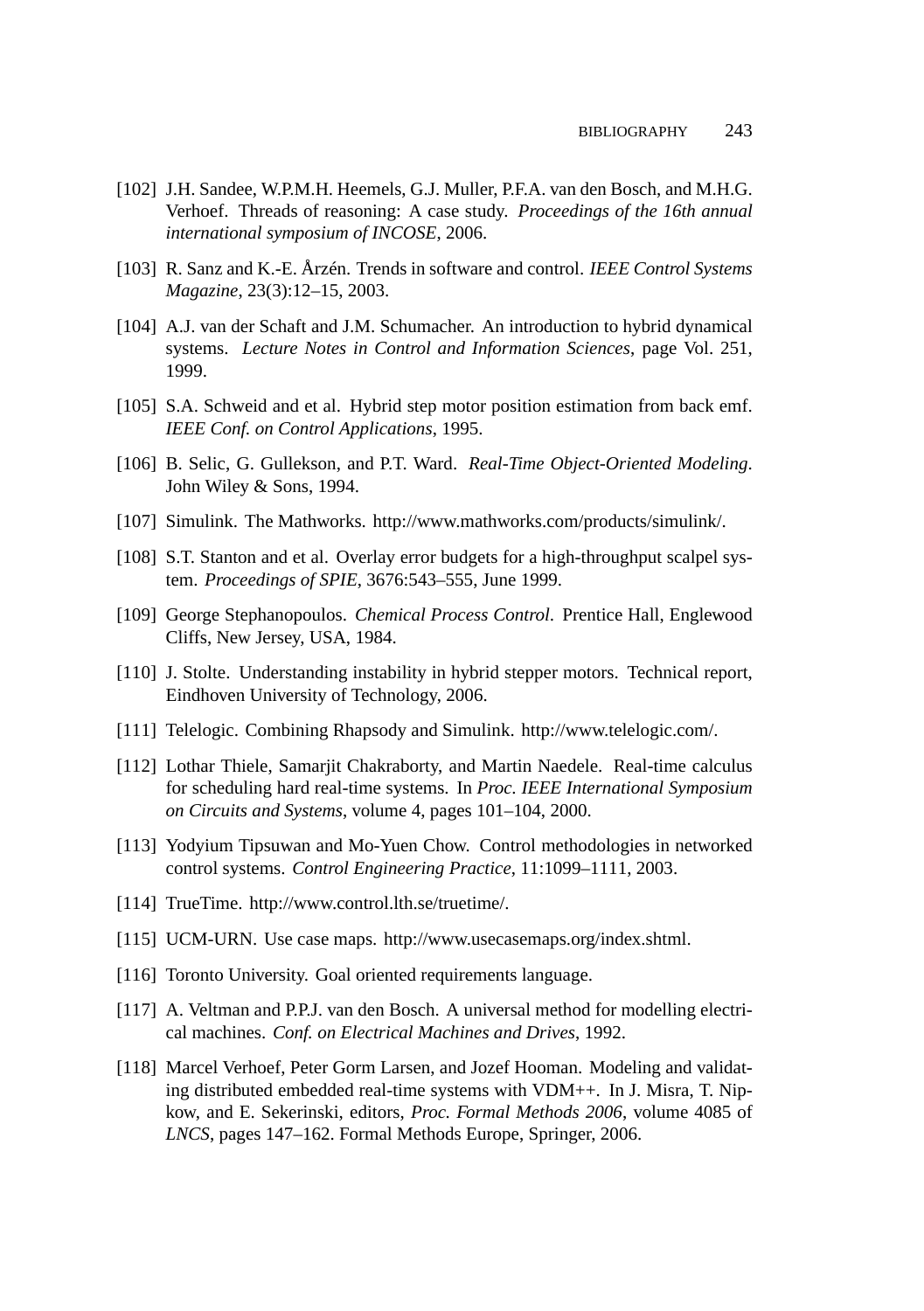- <span id="page-23-0"></span>[119] Peter M. Visser and Jan F. Broenink. Controller and plant system design trajectory. In *Proc. IEEE Int'l Symposium on Computer Aided Control Systems Conference, CACSD 2006*, pages 1910–1915, Munich, 2006. IEEE.
- [120] C.V. Vottis. *Extracting more accurate position and velocity information from optical incremental encoders*. SAI/2yr Thesis, Technische Universiteit Eindhoven, Netherlands, 2003.
- [121] G.C. Walsh, H. Ye, and L. Bushnell. Stability analysis of networked control systems. In *Proc. of the American Control Conference*, pages 2876–2880, San Diego, California, USA, June 1999.
- [122] E. Wandeler, L. Thiele, M. Verhoef, and P. Lieverse. System architecture evaluation using modular performance analysis - a case study. *Intern. journal on software tools technology transfer*, 2006.
- [123] P.M. Wecksten, J. Vasell, and M. Jonsson. Towards a tool for derivation of implementation constraints. *Proc. 9th IEEE Int. Conf. Engineering Complex Computer Systems Navigating Complexity in the e-Engineering Age*, 2004.
- [124] R. Wieringa. Requirements engineering: problem analysis and solution specification. *ICWE*, pages 13–16, 2004.
- [125] Björn Wittenmark, Johan Nilsson, and Martin Törngren. Timing problems in real-time control systems. In *Proc. of the American Control Conference*, pages 2000–2004, Seattle, Washington, USA, 1995.
- [126] Y. Yamada. Exposure tool strategy for 90nm 65nm production. *Semiconductor Fabtech, 18th edition*.
- [127] S-M Yang and E-L. Kuo. Damping a hybrid stepper motor with estimated position and velocity. *IEEE Transactions on Power Electronics*, 18(3), 2003.
- [128] T. C. Yang. Networked control system: a brief survey. *IEE Proc.-Control Theory Appl.*, 153 (4):403–412, July 2006.
- [129] Yuequen Yang, De Xu, Min Tan, and Xianzhong Dai. Stochastic stability analysis and control of networked control systems with randomly varying long timedelays. In *Proc. of the 5th World Congress on Intelligent Control and Automation*, pages 1391–1395, Hangzhou, China, June 2004.
- [130] E. Yu and J. Mylopoulos. Why goal oriented requirements engineering. *Proc. 4th Int. Workshop Req. Eng: Foundations of Software Quality, Pisa*, pages 15– 22, June 1998.
- [131] Mei Yu, Long Wang, Tianguang Chu, and Guangming Xie. An LMI approach to networked control systems with data packet dropout and transmission delays. In *Proc. of the 43rd Conference on Decision and Control*, pages 3545–3550, Atlantis, Paradise Island, Bahamas, December 2004.